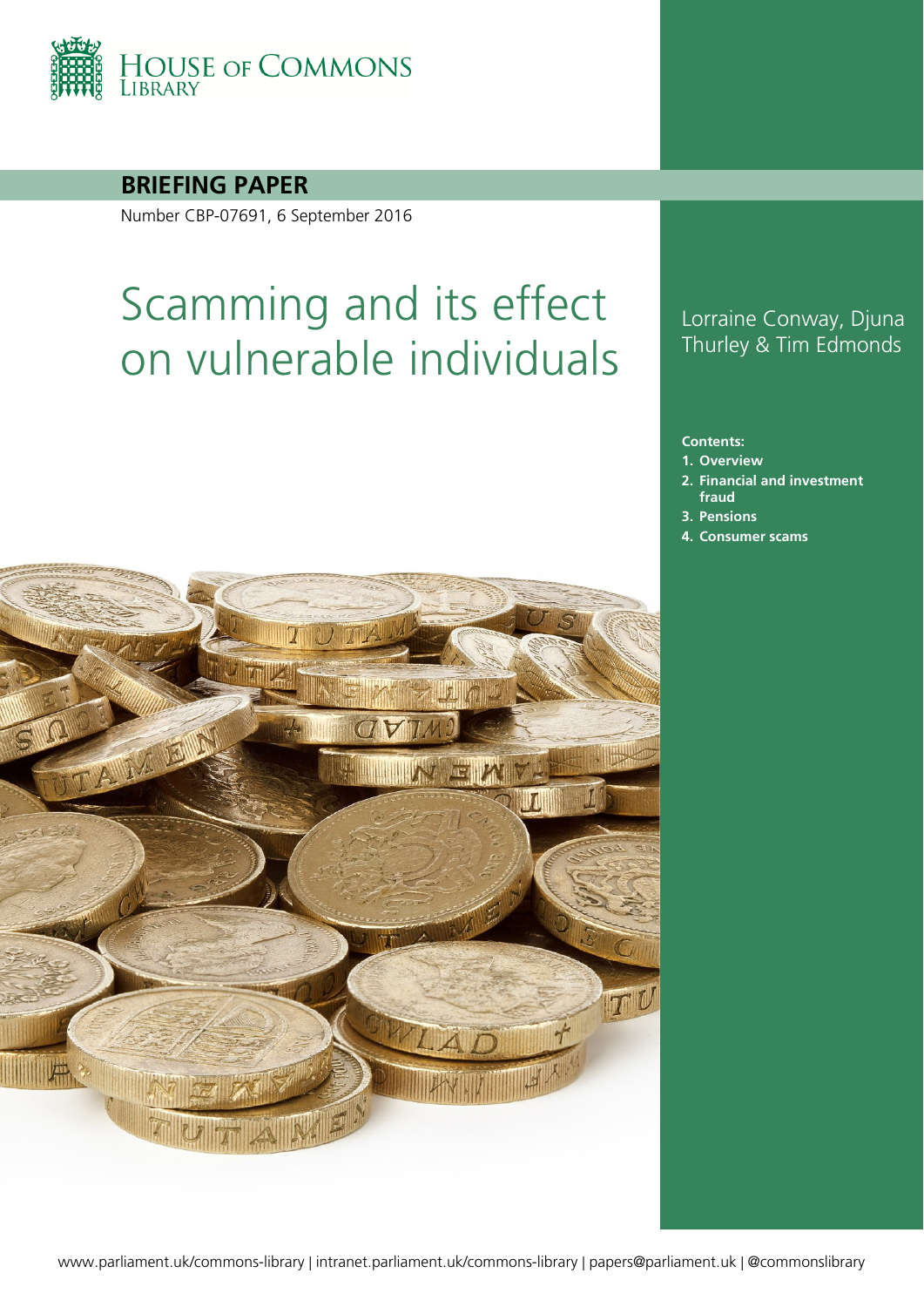# **Contents**

| <b>Summary</b>          |                                                                                                                                                                                      | 3                                      |
|-------------------------|--------------------------------------------------------------------------------------------------------------------------------------------------------------------------------------|----------------------------------------|
| 1.                      | <b>Overview</b>                                                                                                                                                                      | 5                                      |
| 2.<br>2.2<br>2.3        | <b>Financial and investment fraud</b><br>2.1 FCA enforcement action<br>ScamSmart Campaign<br>Banking fraud                                                                           | 6<br>6<br>7<br>$\overline{7}$          |
| 3.<br>3.1<br>3.2        | <b>Pensions</b><br>The Government's approach<br>Advice from the regulators                                                                                                           | 9<br>10<br>12                          |
| 4.<br>4.1<br>4.2<br>4.3 | <b>Consumer scams</b><br>Why people can be vulnerable to consumer scams<br>Types of consumer scams<br>Three case studies<br>Fake lotteries<br>Copycat websites<br>Cold calling scams | 14<br>14<br>15<br>15<br>15<br>16<br>17 |
| 4.4                     | What people can do to protect themselves?<br>Reporting a scam<br>Getting their money back?                                                                                           | 19<br>19<br>19                         |
| 4.5                     | What action is being taken by the regulators to raise awareness                                                                                                                      | 20                                     |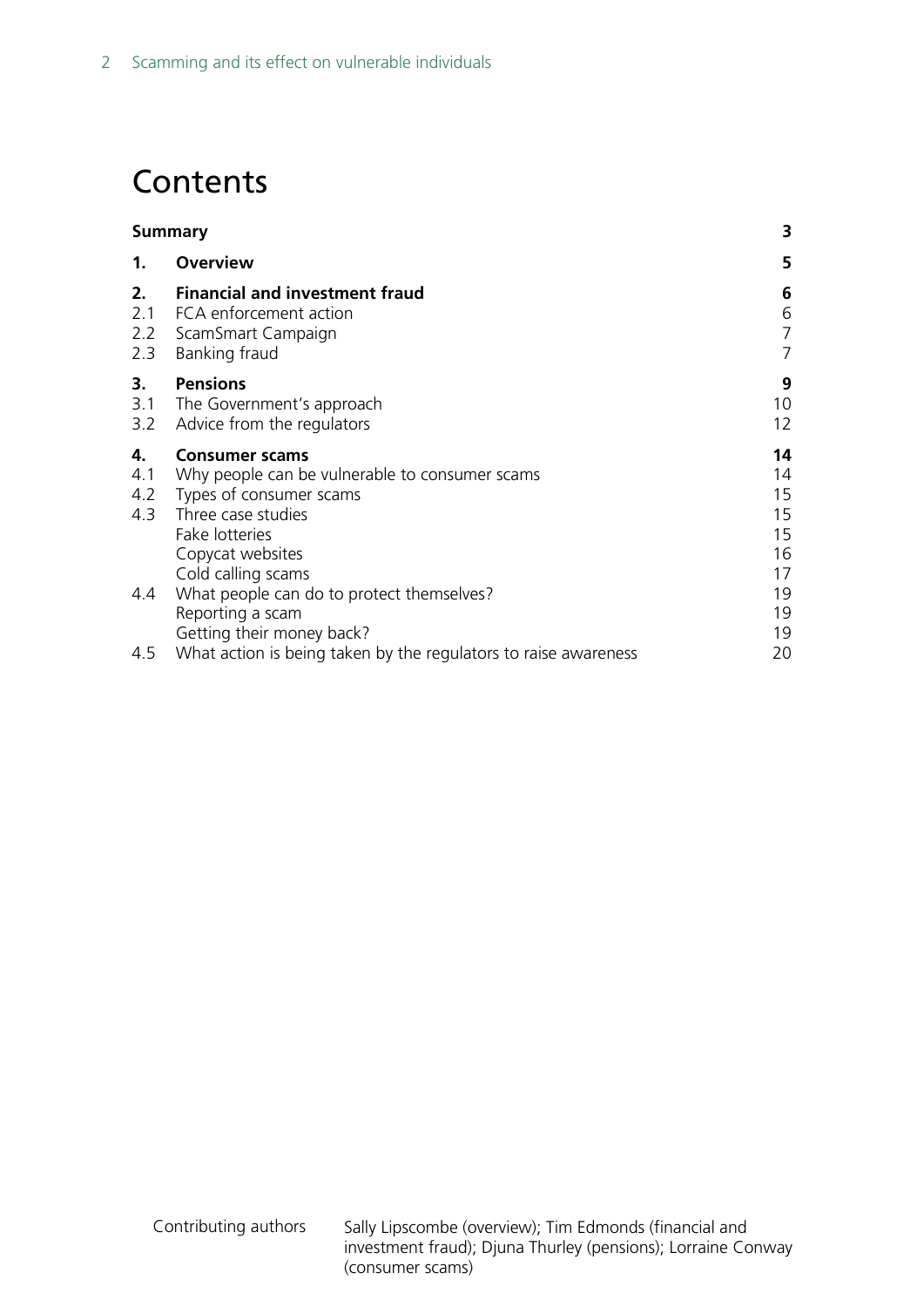# <span id="page-2-0"></span>Summary

This briefing paper is for the backbench business debate on 8 September 2016 on the following motion:

#### **SCAMMING AND ITS EFFECT ON VULNERABLE INDIVIDUALS**

Julian Knight

Patricia Gibson

That this House believes that the elderly and vulnerable are a high-risk group from having harm done to their financial, emotional and psychological wellbeing from criminals who target them with scam calls, post and visits; praises the work that trading standards does to combat scams; calls on financial institutions and the communications industry to put in place mechanisms to protect potential victims from scams; further calls on the Government to recognise the threat from scams to victims' ability to live independently; draws attention to the measures proposed by Bournemouth University, the Chartered Trading Standards Institute and National Trading Standards Scams Team on financial harm as useful first steps in tackling such scams; and calls on the Government to make suggestions on further steps to tackle such criminality.

The aim of this briefing paper is to set out why people can be vulnerable to scams, what they can do to protect themselves and what action is being taken by the government and the regulators.

The annual cost of fraud against individuals – including mass marketing fraud and identity fraud – has been estimated at some £9.7 billion. Research conducted in April 2015 by Age UK suggested that 53 per cent of people aged 65+ believed they have been targeted by fraudsters.

#### **Financial investment and fraud**

Scams come in many forms, and through different channels, but scams involving false investment opportunities are one of the commonest and some of the most devastating when they involve the life savings of elderly individuals.

The main regulator is the Financial Conduct Authority which has, a statutory objective of "Securing an appropriate degree of protection for consumers".

It seeks to do this in many ways; through consumer information/education programmes such as the ScamSmart scheme and the active investigation and prosecution of suspect activity.

In 2015, the FCA received over 8,500 reports about potential unauthorised activity and sent eight people to jail for a total of 32 years, froze over £2.7 million of assets and returned nearly £1.9 million to victims.

#### **Pensions**

Changes in the law in April 2015 gave people aged 55 and over more flexibility over when and how to draw their defined contribution pension savings. The Government said it recognised that people would need help navigating the expanded range of options and therefore introduced a guidance service – [Pension Wise.](https://www.gov.uk/government/news/pension-wise-unveiled) Nonetheless, concerns have been raised about whether the increase in flexibility might make people more vulnerable to scams. In its report on ['pension freedom guidance and advice'](http://www.publications.parliament.uk/pa/cm201516/cmselect/cmworpen/371/37102.html) published in October 2015,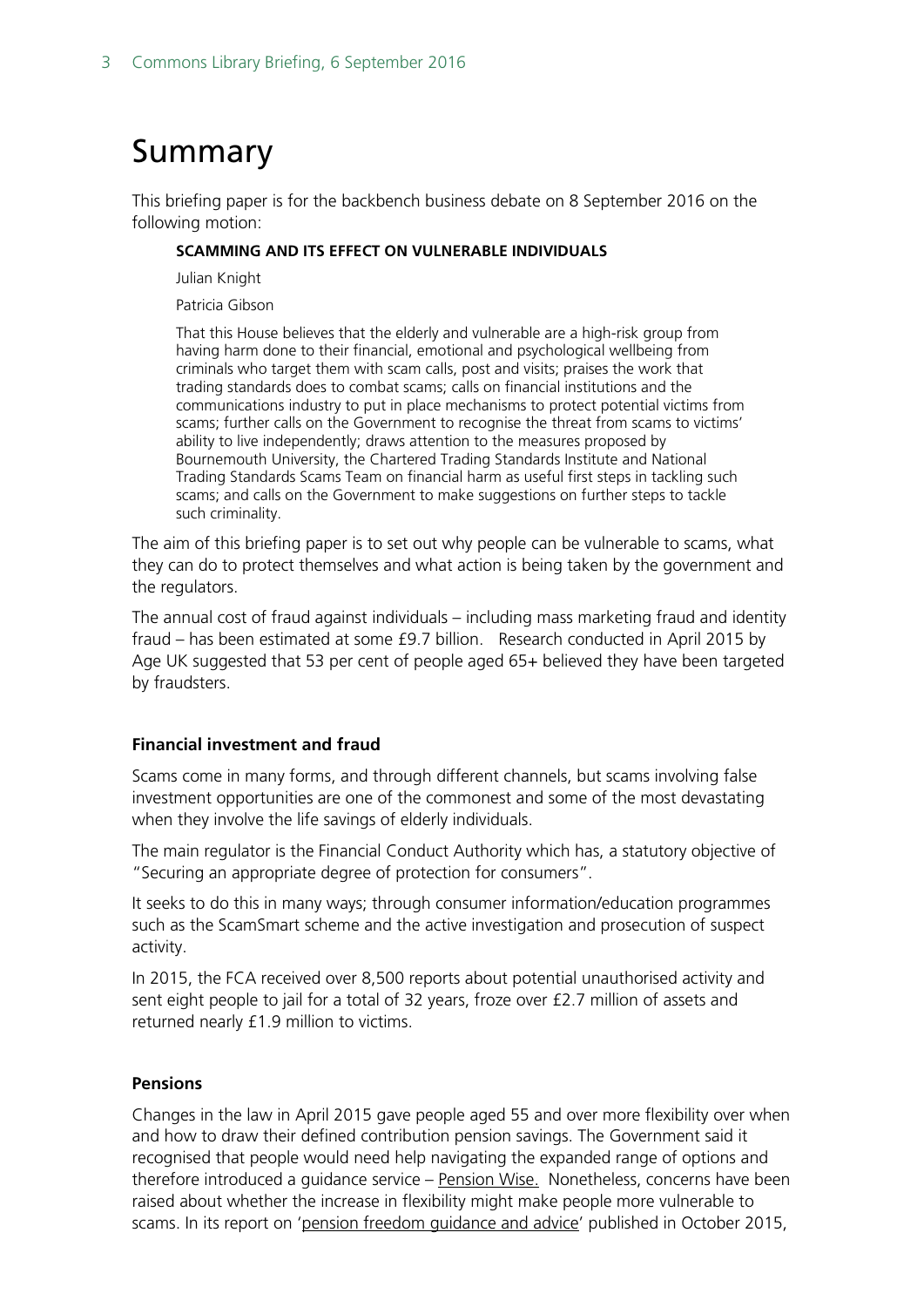the Work and Pensions Select Committee recommended that the Government *"*urgently redouble its publicity efforts around pension scams." In its [response](https://www.gov.uk/government/uploads/system/uploads/attachment_data/file/486158/WPSC_response_final_web.pdf) in December 2015, the Government explained that it worked with the National Crime Agency, regulators and the industry to tackle scams and understand emerging threats. Its anti-scam strategy was also focussed on "improving consumer awareness, to prevent people falling victim to scams in the first place." It would also work with other bodies to consider how to ensure "reported data on pension scams is clearer, and how best to drive forward this agenda, ensuring that there is an ongoing focus on the pension freedoms in 2016."

#### **Consumer scams**

There are many different types of consumer scams. Scams can operate by post, phone call, text message or email, or even from an unsolicited visit to the person's home.

Advances in technology have enabled scammers to become increasingly sophisticated in their methods. For example, some websites or phone numbers can look like official government sites, with the result that people pay for services that they could get cheaper or for free if they used the official government service (for instance, renewing a passport or driving licence). Phishing emails and texts try to trick the consumer into giving out their personal bank details.

Although anyone can fall for a scam, vulnerable people (such as the elderly and those with mental health problems, learning difficulties or dementia) are especially susceptible and are more likely to be targeted. All scams should be reported to Trading Standards (via [Citizens Advice](https://www.citizensadvice.org.uk/consumer/get-more-help/if-you-need-more-help-about-a-consumer-issue/) online portal) and to [Action Fraud.](http://www.actionfraud.police.uk/report_fraud) From time-to-time, Trading Standards teams have joined with Citizens Advice Bureaus to operate ['Scam awareness' campaigns.](http://www.tradingstandards.uk/events/ScamsAwarenessMonth2015.cfm)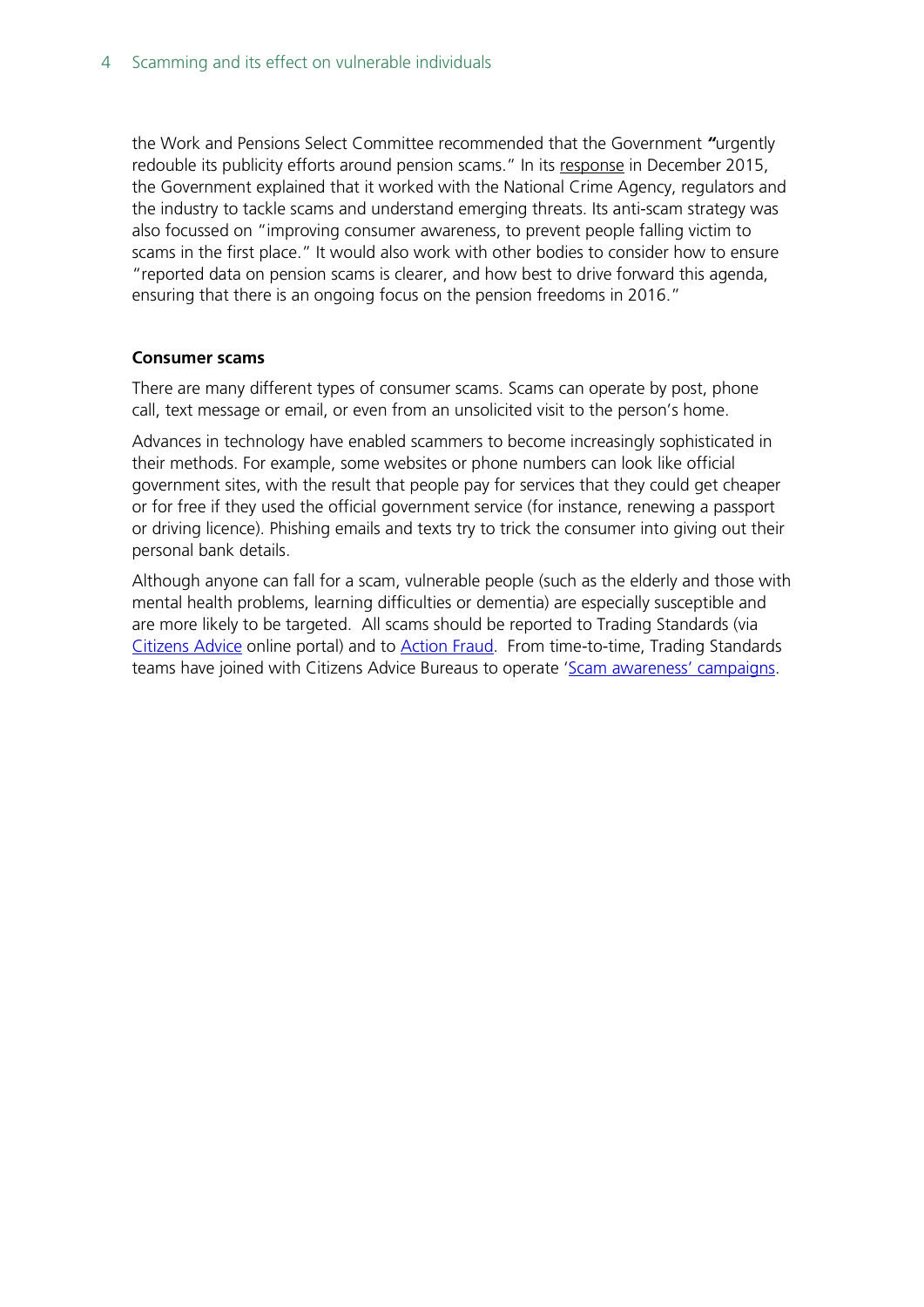# <span id="page-4-0"></span>1. Overview

Citizens Advice describes scams as "a scheme to con people out of their money or personal information". It adds:

Scams aren't a minor inconvenience: they cause distress and misery, they ruin lives in some cases and, even where the losses are comparatively low, they lead to a widespread loss of consumer confidence.[1](#page-4-1)

It runs an annual [Scams Awareness Month,](https://www.citizensadvice.org.uk/about-us/campaigns/current_campaigns/scams-awareness-month/) most recently in July 2016, which aims to raise awareness of scams, how to avoid them, and how to report them.

The annual cost of fraud against individuals – including mass marketing fraud and identity fraud – has been estimated at some  $f9.7$  billion.<sup>[2](#page-4-2)</sup> Research conducted in April 2015 by Age UK suggested that 53 per cent of people aged 65+ believed they have been targeted by fraudsters.[3](#page-4-3)

[Action Fraud](http://www.actionfraud.police.uk/) is the UK's national reporting centre for fraud and cybercrime, and would usually be the first port of call for anyone wishing to report a suspected scam. Action Fraud also operates a specific service for those who wish to make a report on behalf of a particularly vulnerable victim: see Action Fraud website, *Vulnerable* [Victims and the Victims' Code](http://www.actionfraud.police.uk/vulnerable_victims) [accessed 2 September 2016].

For further general information, please see:

- Action Fraud website, [A-Z of Fraud](http://www.actionfraud.police.uk/a-z_of_fraud) [accessed 2 September 2016]
- Citizens Advice website, *Stopping someone vulnerable from being* [scammed](https://www.citizensadvice.org.uk/consumer/scams/scams/vulnerable-people-and-scams/stopping-someone-vulnerable-from-being-scammed/) [accessed 2 September 2016]
- Age UK, [Only the tip of the iceberg: Fraud against older people -](http://www.ageuk.org.uk/Documents/EN-GB/Press%20releases/Age%20UK%20Only%20the%20tip%20of%20the%20iceberg%20April%202015.pdf?dtrk=true) [Evidence review](http://www.ageuk.org.uk/Documents/EN-GB/Press%20releases/Age%20UK%20Only%20the%20tip%20of%20the%20iceberg%20April%202015.pdf?dtrk=true), April 2015
- Age UK, Policy Position Paper: Crime and scams (England and [Wales\)](http://www.ageuk.org.uk/documents/en-gb/for-professionals/policy/housing/ppp_crime_and_scams_england_and_wales.pdf?dtrk=true), April 2016
- Chartered Trading Standards Institute website, Stand Against [Scams](http://www.tradingstandards.uk/policy/standagainstscams.cfm?frmAlias=/standagainstscams/) [accessed 2 September 2016]

Citizens Advice, [Scams Awareness Month](https://www.citizensadvice.org.uk/Global/Public/Campaigns/sam16/sam16-briefing.pdf), July 2016

<span id="page-4-2"></span><span id="page-4-1"></span><sup>&</sup>lt;sup>2</sup> Experian/PKF Littlejohn, *[Annual Fraud Indicator 2016](http://www.port.ac.uk/media/contacts-and-departments/icjs/ccfs/Annual-Fraud-Indicator-2016.pdf)*, May 2016, p26

<span id="page-4-3"></span><sup>&</sup>lt;sup>3</sup> Age UK, *[Only the tip of the iceberg: Fraud against older people -](http://www.ageuk.org.uk/Documents/EN-GB/Press%20releases/Age%20UK%20Only%20the%20tip%20of%20the%20iceberg%20April%202015.pdf?dtrk=true) Evidence review*, April 2015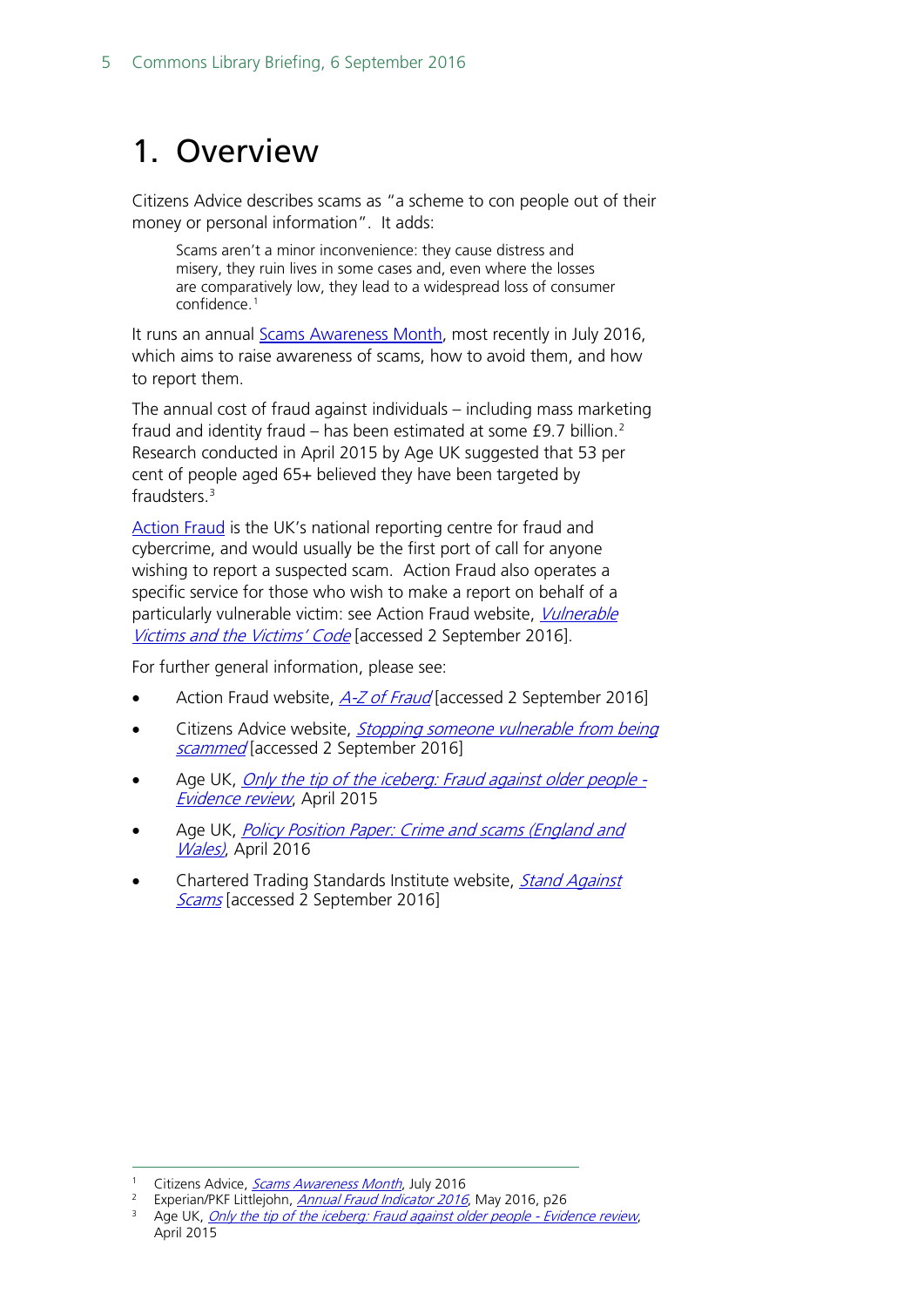# <span id="page-5-0"></span>2. Financial and investment fraud

Scams come in many forms, and through different channels, but scams involving false investment opportunities are one of the commonest and some of the most devastating when they involve the life savings of elderly individuals.

The main 'policeman' for the retail financial services sector is the [Financial Conduct Authority](https://www.fca.org.uk/) (FCA). The FCA derives its powers from the Financial Services and Markets Act 2000 (FSMA) and it is this which gives it its statutory objectives:

- Securing an appropriate degree of protection for consumers
- Promoting effective competition in the interests of consumers
- Protecting and enhancing the UK financial system

'Protection of consumers' is a multi-layered activity which includes:

- The approval of who can operate in the financial services sector and offer regulated services;
- The establishment of rules and standards for everyday business;
- Consumer information/education programmes; and
- Active investigation and prosecution of unauthorised activity.

By definition it is the last of these which is of greatest application to the current debate.

# <span id="page-5-1"></span>2.1 FCA enforcement action<sup>[4](#page-5-2)</sup>

The FCA takes enforcement action against unauthorised firms or individuals. Although occasionally the need for authorisation can be unclear, firms and individuals acting in breach of FSMA are likely to be scam firms and involved in some element of investment fraud. Consumers dealing with unauthorised firms will not be covered by the Financial Ombudsman Service or the Financial Services Compensation Scheme if things go wrong.

In 2015, the FCA received over 8,500 reports about potential unauthorised activity (not just pension scams). In cases of proven unauthorised activity the FCA has a range of options open to it:

- taking civil court action to stop activity and freeze assets,
- insolvency proceedings and,
- for the most serious cases, criminal prosecution.

Fraud in the financial sector is covered in Library Briefing Paper [SN-](http://researchbriefings.parliament.uk/ResearchBriefing/Summary/SN06872)<u>[06872](http://researchbriefings.parliament.uk/ResearchBriefing/Summary/SN06872)</u> (April 2014).<sup>[5](#page-5-3)</sup>

The FCA comment on the scale of their activity:

<span id="page-5-2"></span><sup>&</sup>lt;sup>4</sup> This section is an edited version of material provided directly be the FCA

<span id="page-5-3"></span><sup>&</sup>lt;sup>5</sup> Crimes and misdemeanours: penalties and punishment in the UK financial services sector. CBP-6872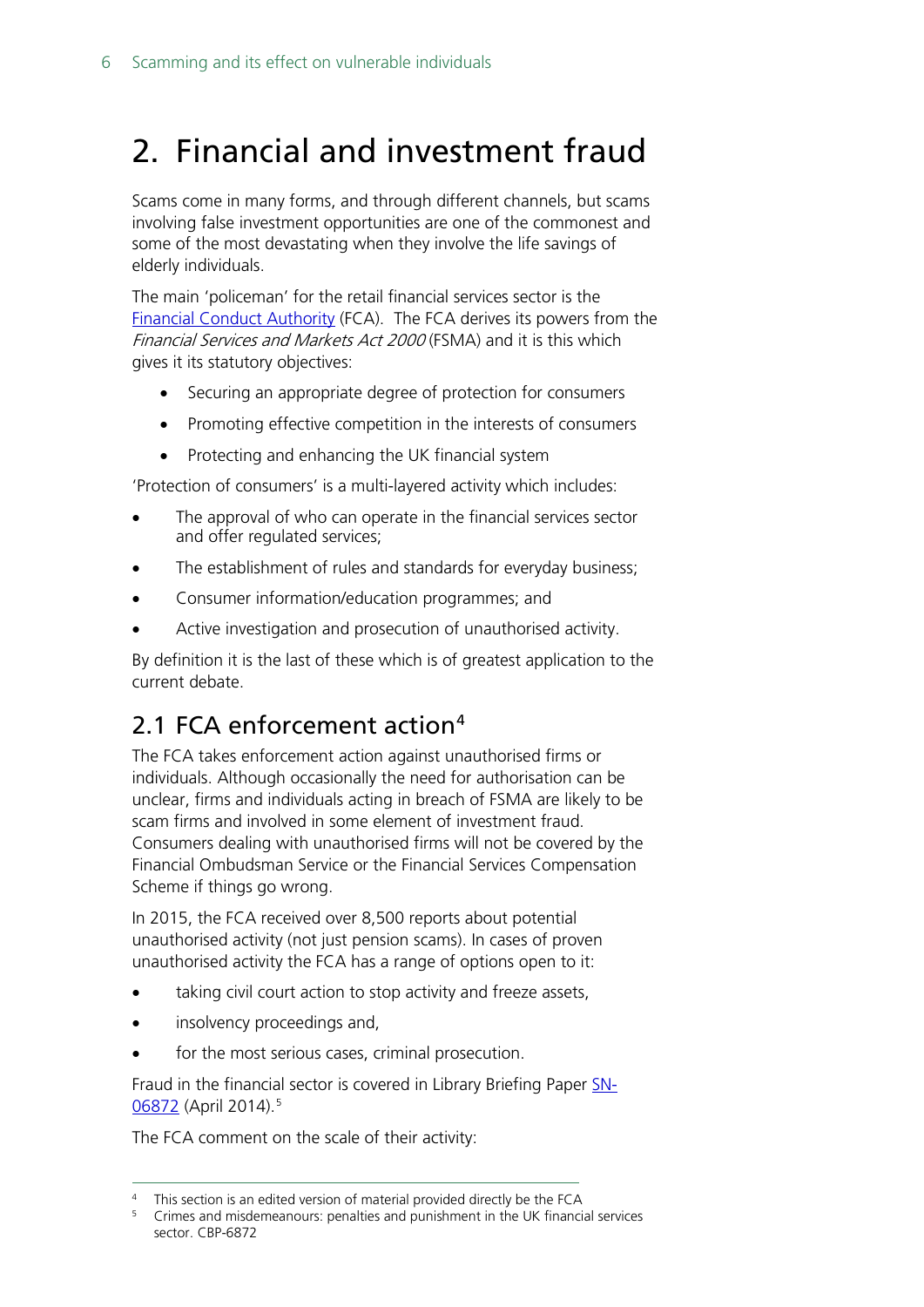Last year, our actions sent 8 people to jail for a total of 32 years, we froze over £2.7 million, returned nearly £1.9 million to victims and secured injunctions and other orders against unauthorised firms and those behind them. These actions are designed to do three things: firstly, to detect and disrupt unauthorised firms and individuals; secondly, to protect other consumers from falling victim to unauthorised business activity and; thirdly, to bring justice to the victims.

We also issued public warnings about 250 unauthorised firms and individuals in order to deter potential investment frauds. As our remit is limited to unauthorised business activity, we cannot take action against all types of investment fraud and, in some cases, even if we can take action, the money has already been lost. As a result, we also support a range of consumer education programs, such as ScamSmart, to build consumer awareness and increase scepticism, both healthy defences to investment fraud.<sup>[6](#page-6-2)</sup>

Alongside enforcement and prosecution, the other important layer of anti-fraud activity is consumer awareness and education. This has largely been effected through the FCA's ScamSmart campaign.

# <span id="page-6-0"></span>2.2 ScamSmart Campaign

Across a broad range of outlets the FCA seek to prevent financial crime through consumer education. It tries to increase consumer awareness of investment fraud and the actions people can take to avoid it.

The ScamSmart website, [www.fca.org.uk/scamsmart,](http://www.fca.org.uk/scamsmart) gives consumers tips on how to spot the techniques used by fraudsters and hosts the [FCA Warning List](http://scamsmart.fca.org.uk/warninglist/) which is a list of firms and individuals that the FCA knows are operating without its authorisation. The web tool helps members of the public search this list, find out more about the risks associated with an investment opportunity and find out further steps they can take to avoid investment scams. The tool captures data from consumers who have been approached about their pension and signposts to Pension Wise for further advice.

According to the FCA the average amount of money lost to investment fraud per victim is an estimated £20,000. Whilst it is not possible to say how much fraud the campaign has prevented, the FCA say that

[...] since ScamSmart first launched in October 2014, we have reached over 3million at-risk consumers, over 350,000 people have visited the campaign website and more than 30,000 have checked an investment on our Warning List. From 1st April 2015 to 31<sup>st</sup> March 2016, over 4,000 consumers using the Warning List (30% of all checks) indicated that the investment they were checking involved money from their pension. [7](#page-6-3)

# <span id="page-6-1"></span>2.3 Banking fraud

The main high street banks, individually and collectively, spend considerable sums not only on their own internal security and the security of, for example, online banking, but also on anti-fraud information and awareness campaigns such as the [Knowfraud](https://www.bba.org.uk/landingpage/know-fraud/)

<span id="page-6-2"></span> <sup>6</sup> Source: FCA August 2016

<span id="page-6-3"></span>Source: FCA August 2016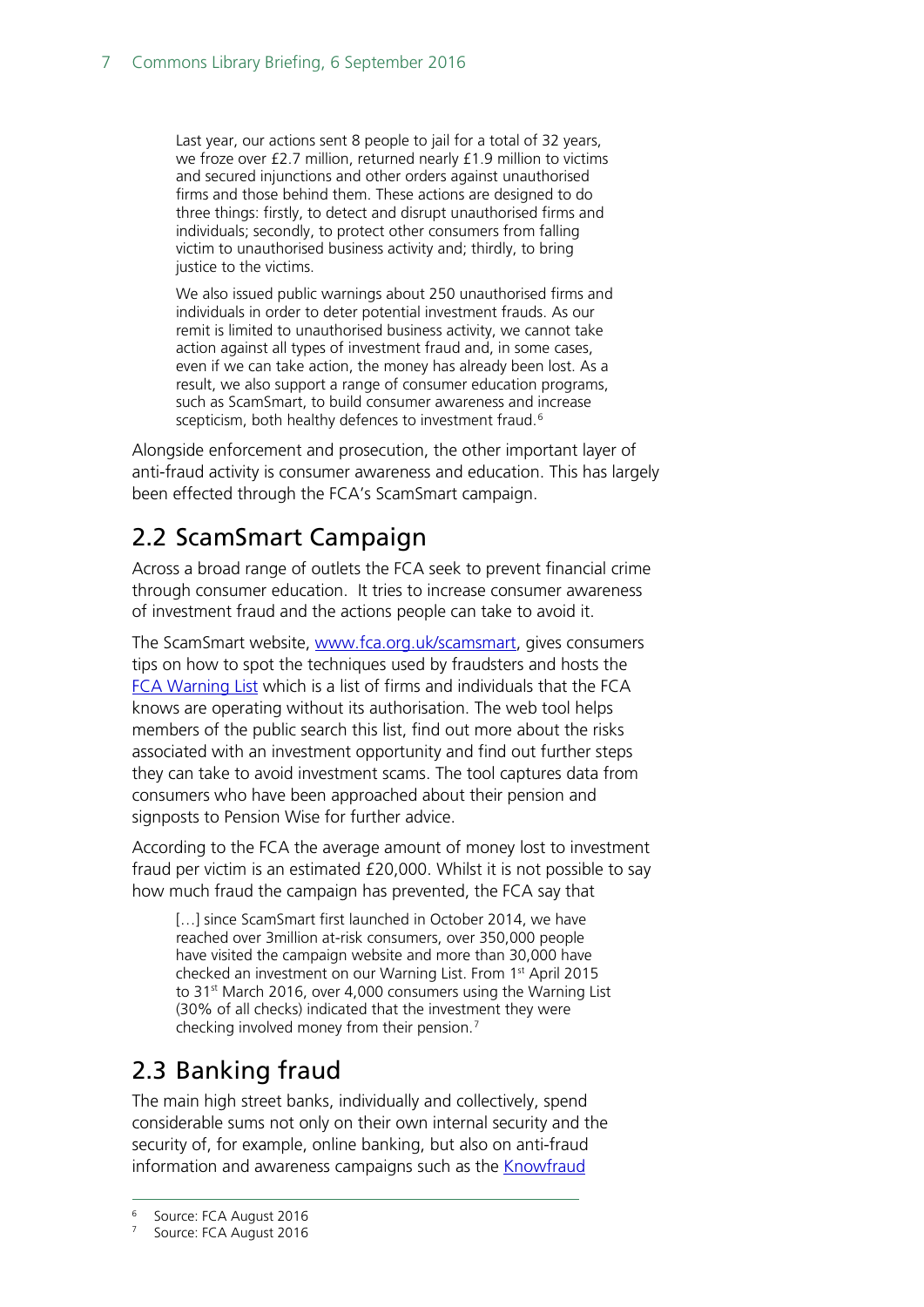campaign. This is targeted at ordinary individuals and highlights the different sorts of fraud that individuals might come across:

#### **Vishing**

In these cases a fraudster will say they are from the bank or police, and that a fraudulent credit card payment has been spotted or a card due to expire needs to be replaced. To convince the intended victim they are genuine, the caller will suggest the customer hangs up an1d calls the bank back on the number printed on the back of their debit or credit card. But the fraudster never actually disconnects the line so that when you call the real number you are still speaking to them.

Often the fraudster will then ask for the customer's PIN and then send a courier to the victim's home to collect the bank card, promising to provide a new one. By now the assailant has obtained the victim's name, address, bank details, card and PIN – enough to make large bogus payments.

If you have a suspicious call, if possible use another phone or wait at least two minutes for the line to disconnect before picking up and dialling again.

#### **"Safe account"**

Often criminals, posing as a bank, will instruct a customer that their account is under threat – usually from a corrupt bank employee or cyber criminals. They will be instructed by the "bank" to transfer money into a new "safe account" which is actually the fraudster's account.

Your bank will NEVER ask you to authorise the transfer of funds to a new account or hand over cash.

#### **Test transactions**

In some circumstances, criminals pretending to be from a bank might email a customer asking you to perform a "test" transaction online, sometimes claiming there is some technical issue on their account.

Your bank will NEVER ask you to carry out a test transaction online.

#### **Courier fraud**

Often a follow-up to vishing (see previous), having posed on the phone as a fake bank employee to extract key security information – such as a customer's full PIN code – the criminal my also say that they are sending an official courier to their home to collect the corresponding card. These couriers will have "official" identification.

Another courier fraud ruse is for the criminal to pose as the bank in order to ask the victim to participate in a fake police investigation, usually involving a corrupt bank employee who has been stealing from customer accounts. Typically the customer will be asked to withdraw substantial sums of money over the counter at their bank without arousing the suspicion of the staff. They are then told to wait at home for it to be collected by a courier for safe keeping.

<span id="page-7-0"></span>Your bank will NEVER send someone to your home to collect cash, bank cards or anything else. *[8](#page-7-0)*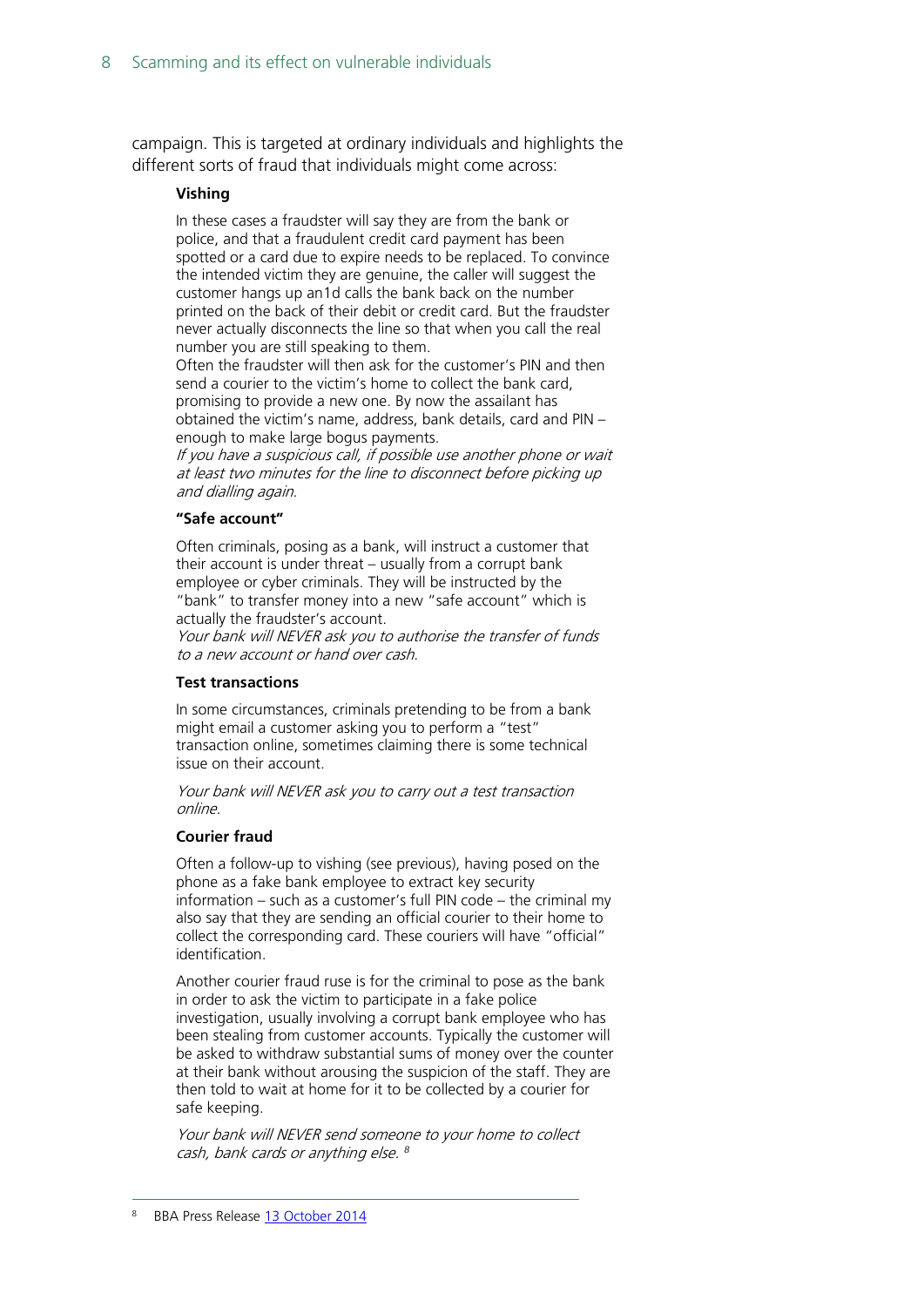# <span id="page-8-0"></span>3. Pensions

Changes in the law in April 2015 gave people aged 55 and over more flexibility over when and how to draw their defined contribution pension savings.<sup>[9](#page-8-1)</sup> They can now:

- Take their pension savings as cash (in one lump sum or a series of smaller amounts over time);
- Buy an annuity (or other income-generating product);
- Use a drawdown pension arrangement (where they can make withdrawals from their pension pot while leaving the rest invested); or
- Any combination of the above.

The Government said it recognised that people would need help navigating the expanded range of options and therefore introduced a guidance service – <u>[Pension Wise.](https://www.gov.uk/government/news/pension-wise-unveiled)<sup>[10](#page-8-2)</sup> Nonetheless</u>, concerns have been raised about whether the increase in flexibility might make people more vulnerable to 'scams'. [11](#page-8-3)

The Pensions Advisory Service (TPAS) explains that people can become the target for illegal activities, scams or inappropriate and high risk investments:

It's good to remember that pension scams can take many forms and usually appear to most, to be a legitimate investment opportunity. But, pension scammers are clever and know all the tricks to get you to hand over your savings. They target anyone and everyone, pressuring you into transferring your pension savings, often into a single investment.

The investments are normally overseas, where you have no consumer protection, and typically promise you a high guaranteed rate of return (typically 7 or 8% or higher). These are often false investments in luxury products, property, environmental solutions or storage and parking, which often don't exist or are extremely high risk with low returns.<sup>[12](#page-8-4)</sup>

It explains the potential consequences for individuals:

If you transfer your pension savings into a scam, you run the very real risk of losing a significant, if not all of your pension savings, as well as facing high commission or arrangement fees.

Additionally, accessing your pension early is only allowed in very special circumstances, such as ill health. If you access and transfer your pension before the age of 55, you will this will classify as an 'unauthorised payment' from your pension fund. This will result in significant tax penalties and HMRC can impose a charge of up to 55% of the value of your pension.

<span id="page-8-1"></span>[Taxation of Pensions Act 2014](http://www.legislation.gov.uk/ukpga/2014/30/contents); See Library Briefing Paper SN-06891 Pension [flexibilities](http://researchbriefings.parliament.uk/ResearchBriefing/Summary/SN06891) (May 2016)

<span id="page-8-2"></span><sup>&</sup>lt;sup>10</sup> [Pension Schemes Act 2015,](http://www.legislation.gov.uk/ukpga/2015/8/contents/enacted) s47

<span id="page-8-3"></span> $\frac{11}{12}$  [HL Deb 18 June 2015 c126](http://www.publications.parliament.uk/pa/ld201516/ldhansrd/text/150618-0001.htm#15061884000279)1

<span id="page-8-4"></span>TPAS website – [common concerns –](http://www.pensionsadvisoryservice.org.uk/pension-problems/making-a-complaint/common-concerns/pension-scams) pension scams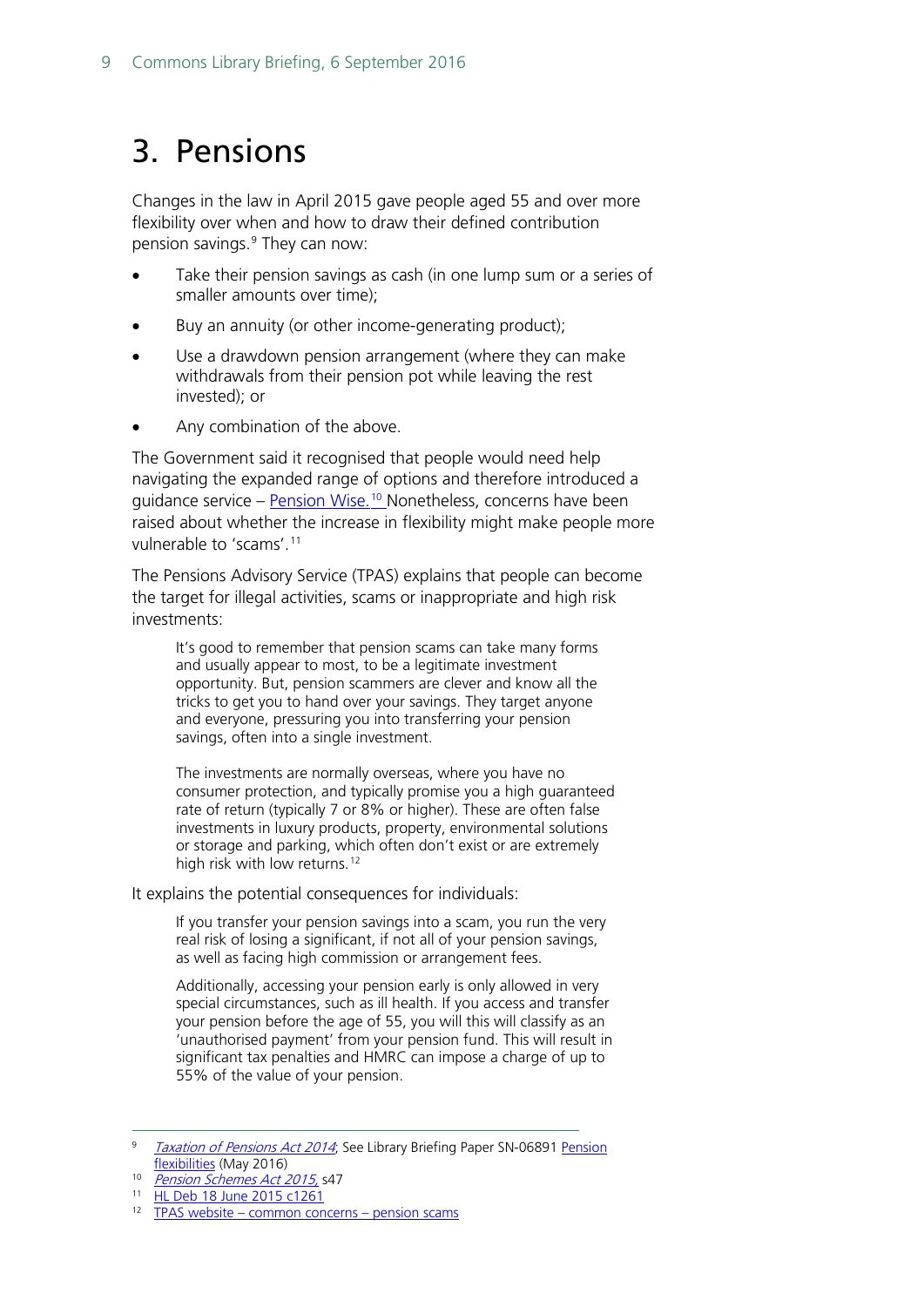This means that at the end of the transaction you may just get little or nothing of your original investment back, and also owe money to HMRC.<sup>[13](#page-9-1)</sup>

It has also produced a flow chart showing the [stages of a scam.](http://www.pensionsadvisoryservice.org.uk/news/scams-awareness-month-2016)

In evidence to the Work and Pensions Committee in September 2015, Citizens Advice said that since the introduction of the pension freedoms in April, it had seen more consumers, particularly those over 55, becoming repeat targets of scams. Examples were people being asked by fraudsters to give access to their pension pots, promises of high rates of return though options to invest abroad etc.<sup>[14](#page-9-2)</sup>

The FCA said that while the total number of scams had not necessarily gone up, it did think that people with pension savings did were becoming an "attractive target to scammers."<sup>[15](#page-9-3)</sup>

The Work and Pensions Committee recommended that the Government redouble its efforts:

24. The pension freedom reforms have increased the prospects of people being conned out of their life savings. Financial scammers are notoriously adept at reinventing themselves to take advantage of such opportunities. But this does not mean scams should be accepted as a fact of life. The Government and the FCA are taking the right approach in promoting awareness as the best weapon against scamming. But they could do more. In particular, pension providers are an underused point of contact, for example when a customer wishes to withdraw funds to invest in a suspicious scheme.

**25.** *We recommend the Government urgently redouble its publicity efforts around pension scams. We further recommend the FCA tighten its scam awareness and reporting requirements for regulated firms. [16](#page-9-4)*

### <span id="page-9-0"></span>3.1 The Government's approach

In December 2015, in response to the Work and Pensions Committee's recommendation, the Government set out its approach to tackling pension scams:

2.8 The government takes the issue of pension scams very seriously and works closely with the National Crime Agency (NCA), regulators, industry and others via Project Bloom, the multi-agency task force led by the NCA, to tackle pension scams and understand any emerging threats. Project Bloom ensures a co-ordinated approach to disrupting scams by ensuring that the key departments and agencies that deal with scams are joined up and communicating with one another.

2.9 The government's anti-scam strategy is also focused on improving consumer awareness, to prevent people falling victim to scams in the first place. Raising awareness of the warning signs

<span id="page-9-1"></span><sup>13</sup> TPAS – [what happens if I transfer into a scam](http://www.pensionsadvisoryservice.org.uk/pension-problems/making-a-complaint/common-concerns/pension-scams)

<span id="page-9-2"></span><sup>&</sup>lt;sup>14</sup> [Oral evidence: Pensions freedom guidance and advice, HC371,](http://data.parliament.uk/writtenevidence/committeeevidence.svc/evidencedocument/work-and-pensions-committee/pensions-freedom-guidance-and-advice/oral/21254.pdf) 7 September 2015, [Q14-](http://data.parliament.uk/writtenevidence/committeeevidence.svc/evidencedocument/work-and-pensions-committee/pensions-freedom-guidance-and-advice/oral/21254.pdf)15

<span id="page-9-3"></span><sup>&</sup>lt;sup>15</sup> [Oral evidence: Pension freedom guidance and advice, 16 September 2015, Q70](http://data.parliament.uk/writtenevidence/committeeevidence.svc/evidencedocument/work-and-pensions-committee/pensions-freedom-guidance-and-advice/oral/21796.html) and 74

<span id="page-9-4"></span><sup>&</sup>lt;sup>16</sup> Work and Pensions Committee, Pension freedom quidance and advice, First report 2015-16, HC 371, October 2015 para 25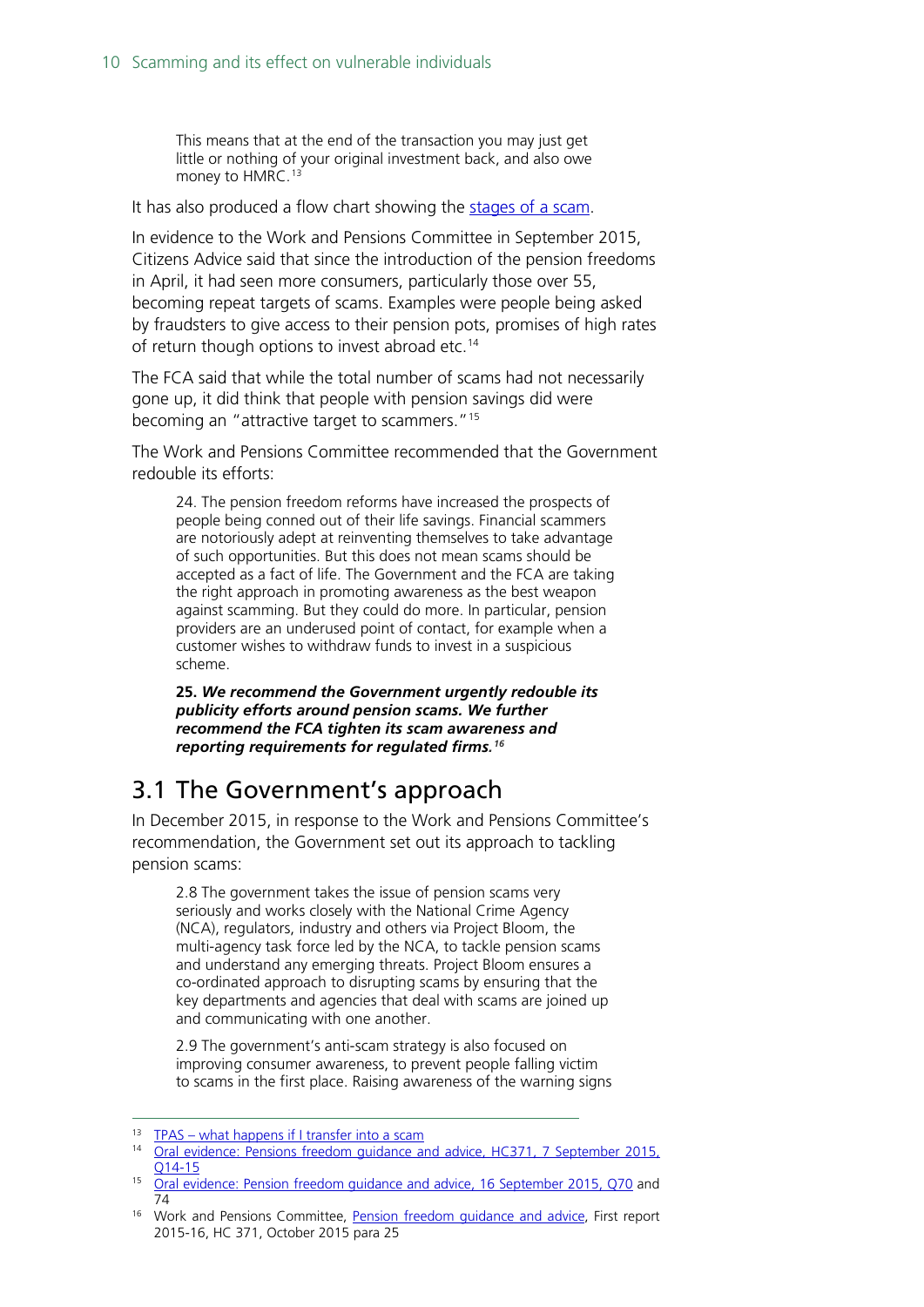and sources of reputable guidance and advice is a useful defence against the lure of scammers who often appear convincing.

2.10 The regulators, the FCA and The Pensions Regulator (TPR), are both running consumer awareness campaigns to mitigate the risk of pension scams. The FCA run a campaign around investment scams called ScamSmart, and provide an online tool that allows consumers to assess the likely validity of a potential investment. The FCA also signposts consumers to reputable sources of advice. TPR runs the Scorpion campaign, which includes videos, action packs, leaflets and guidance, to help raise awareness amongst trustees, business advisers and individuals of the threats posed by scams. These campaigns, with core messages such as avoiding cold-callers, are ensuring that consumers accessing the freedoms have the information they need to protect themselves from scams.

2.11 Pension Wise also specifically alerts its users to potential scams during appointments and the Pension Wise website and summary document that users receive following their appointment contain guidance on avoiding scams. Pension Wise also makes it clear through advertising and their website that no cold calls are ever made by its guiders.

2.12 The government agrees with the committee that scammers must be stopped and will consider what steps it can take to ensure that the wider impact of the pension reforms on scams is fully understood. For example, at present those who fall victim to scams after having accessed their pension under the freedoms are classified as victims of investment fraud, rather than pension fraud. The government will therefore work with Action Fraud and the National Fraud Intelligence Bureau, through Project Bloom, to consider how to ensure reported data on pension scams is clearer, and how best to drive forward this agenda, ensuring that there is an ongoing focus on the pension freedoms in 2016.

2.13 The government, the regulators and the industry are there to help, but people need to be on their guard too against cold callers, offers of unrealistic investment returns, promises of tax loopholes or other dubious advice linked to their pension pot or cash lump sums. As with any important financial decision, people should seek reputable guidance and independent financial advice to support them to make a decision on how to use their pension savings when they come to retire.<sup>[17](#page-10-0)</sup>

Since then, the Government has announced changes aimed at making the provision of public pensions guidance more effective and increasing access to advice. This includes plans for a new pensions guidance service, bring together pensions guidance currently provided by three different bodies and "charged with making sure that consumers can get all their pensions questions answered in one place."<sup>[18](#page-10-1)</sup> Provision for the new body is to be included in the forthcoming [Pensions Bill.](https://www.gov.uk/government/uploads/system/uploads/attachment_data/file/524040/Queen_s_Speech_2016_background_notes_.pdf#page=30) In addition, on 30 August 2016, it launched a [consultation on a pensions advice](https://www.gov.uk/government/news/new-government-advice-allowance-to-make-retirement-planning-easier)  [allowance.](https://www.gov.uk/government/news/new-government-advice-allowance-to-make-retirement-planning-easier) For more detail, see Library Briefing Paper SN-07042 [Pension](http://researchbriefings.parliament.uk/ResearchBriefing/Summary/SN07042)  Wise: the quidance quarantee (August 2016).

<span id="page-10-0"></span><sup>&</sup>lt;sup>17</sup> HM Treasury, Pension freedom quidance and advice: government response to the [Work and Pensions Committee's first report of session 2015-16,](https://www.gov.uk/government/uploads/system/uploads/attachment_data/file/486158/WPSC_response_final_web.pdf) Cm 9183, December 2015; [HC Deb 17 November 2015 c135WH](http://www.publications.parliament.uk/pa/cm201516/cmhansrd/cm151117/halltext/151117h0002.htm)

<span id="page-10-1"></span><sup>&</sup>lt;sup>18</sup> HM Treasury, Public financial quidance review: proposal for consultation, March 2016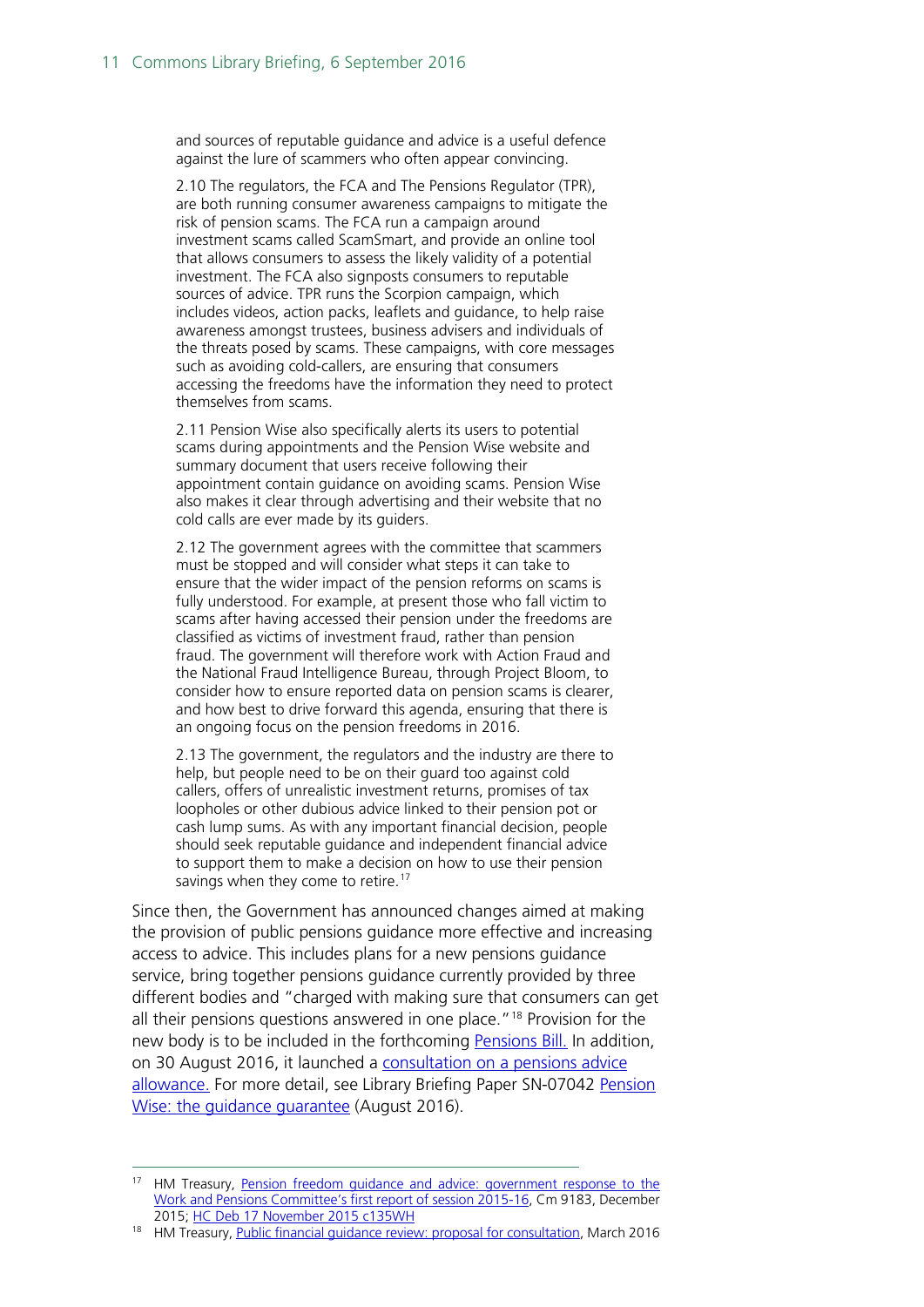## <span id="page-11-0"></span>3.2 Advice from the regulators

Both regulators - the **Financial Conduct Authority** (FCA) for personal pension schemes and the [Pensions Regulator](http://www.thepensionsregulator.gov.uk/) (TPR) for work-based pension schemes – have been working to raise awareness.

The FCA warns people to be wary if they are cold-called with the offer of a "free pensions review" and encouraged to move their pension to "get better returns" or release cash sums:

If you get cold-called, the safest thing to do is to hang up, as chances are the investment is very risky or a scam. If you get these offers via email, text or online adverts, it's best to simply ignore them.

'Free reviews' offered out of the blue are designed to persuade you to move money saved in your existing pension pot to a highrisk scheme.

Your pension pot is then typically invested in unusual investments such as overseas property, forestry, storage units, care homes, biofuels or businesses you may not be familiar with. You may be promised guaranteed returns and/or a cash sum from your pension to tempt you to take up these offers.

Professional financial advisers offering advice that is impartial and in your best interests are very unlikely to cold call you offering their services. Professional advice on pensions is not free.

#### **The risks**

- 1. Some of these investments are badly run, while others may be outright scams. As they are promoted as long-term pension investments, several years could go by before you realise something is wrong
- 2. Where cash sums are released, you may have unexpected tax charges to pay, up to 55% of your payment. [Find out more](https://www.the-fca.org.uk/consumers/pension-unlocking)  [about pension unlocking](https://www.the-fca.org.uk/consumers/pension-unlocking)
- 3. You could lose some or all of your pension pot. While these investments may offer higher rates of potential returns, the returns are not guaranteed and the money you invest is at risk
- 4. Unusual investments tend to be unregulated and high risk, and may be difficult to sell if you need access to your money
- 5. Most of the companies making these offers are not authorised or regulated by the FCA. This means you may have no right to complain to the [Financial Ombudsman Service](http://www.financial-ombudsman.org.uk/)  [\(link is external\)](http://www.financial-ombudsman.org.uk/) or to claim compensation from the [Financial](http://www.fscs.org.uk/)  [Services Compensation Scheme \(link is external\)](http://www.fscs.org.uk/) if things go wrong. [19](#page-11-1)

It directs people to sources of information, financial advice or the guidance service set up to support the pension freedoms, Pension Wise.<sup>[20](#page-11-2)</sup> It has produced a leaflet **Protect your pension pot.** 

TPR has also issued guidance for business advisers, trustees and individuals: **Pension scams**. The ten steps it says people should take to protect themselves are:

<span id="page-11-2"></span><span id="page-11-1"></span><sup>&</sup>lt;sup>19</sup> FCA, **Pensions and retirement income** (last updated 30 June 2016)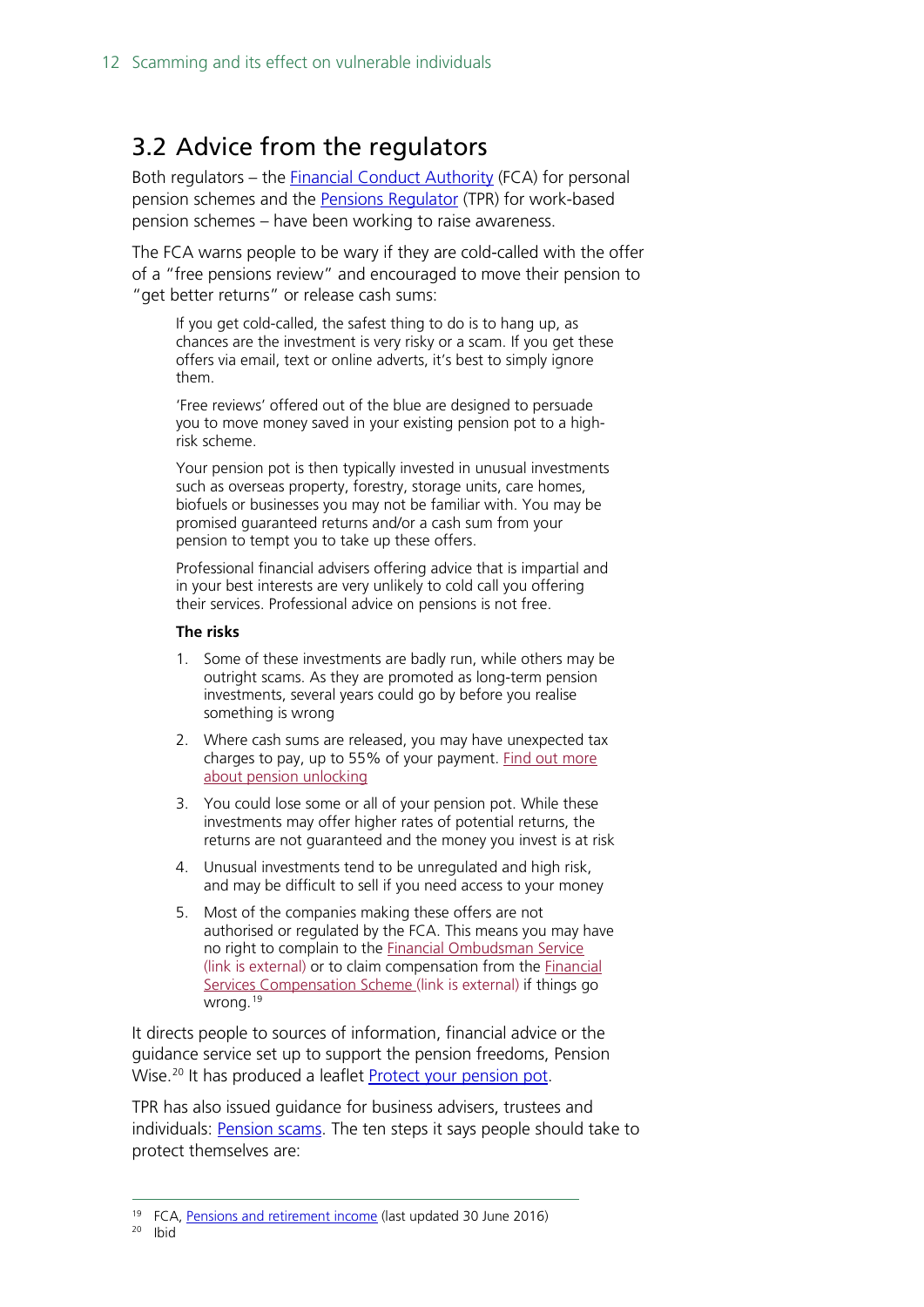#### **1. Be wary of cold calls and unsolicited texts or emails**

Scammers will often claim they're from Pension Wise or other government-backed bodies. These organisations would never phone or text to offer a pension review.

#### **2. Check everything for yourself**

People have fallen for scams because they'd been 'recommended by a friend'. Do your homework, even if you consider yourself to be financially savvy – false confidence can lead to getting stung.

#### **3. Make sure your advisers is on the Financial Conduct Authority approved register**

Pensions scammers may pose as financial advisers. Check to make sure yours is registered on the [FCA website.](https://www.the-fca.org.uk/firms/financial-services-register)

#### **4. Check the FCA's list of known scams**

Visit the FCA's scamsmart to see if the deal you're being offered is a known scam.

#### **5. Steer clear of overseas investment deals**

Well-known scams include unregulated investment in a hotel, vineyard or other overseas opportunities, and where your money is all in one place – and therefore more at risk.

#### **6. Don't fall for guaranteed returns of professional looking websites or brochures**

You can never guarantee returns on an investment, and anyone can create a smart website or brochure these days. Question everything, however credible it sounds or looks.

#### **7. Don't be rushed into a decision**

Scammers will try to pressure you with 'time limited offers' or send a courier to your door to wait while you sign documents. Take your time to make all the checks you need - even if this means turning down an 'amazing' deal.

#### **8. If you're aged 50 or over and have a DC pension, talk to Pension Wise**

Pension Wise is there to help you investigate your retirement options. Visit the Pension Wise website for more information (and to check what kind of pension you have).

#### **9. Ask The Pensions Advisory Service for help if you have doubts**

You can call them on 0300 123 1047 or visit the [TPAS website](http://www.pensionsadvisoryservice.org.uk/) for free pensions advice and information.

#### **10. Contact your provider and call Action Fraud if you've already signed and think you've been scammed**

If you've already signed something you're now unsure about, call Action Fraud on 0300 123 2040 and contact your pension provider immediately. They may be able to stop a transfer that hasn't taken place yet.<sup>[21](#page-12-0)</sup>

<span id="page-12-0"></span><sup>21</sup> TPR website, **Protect yourself against pension scams**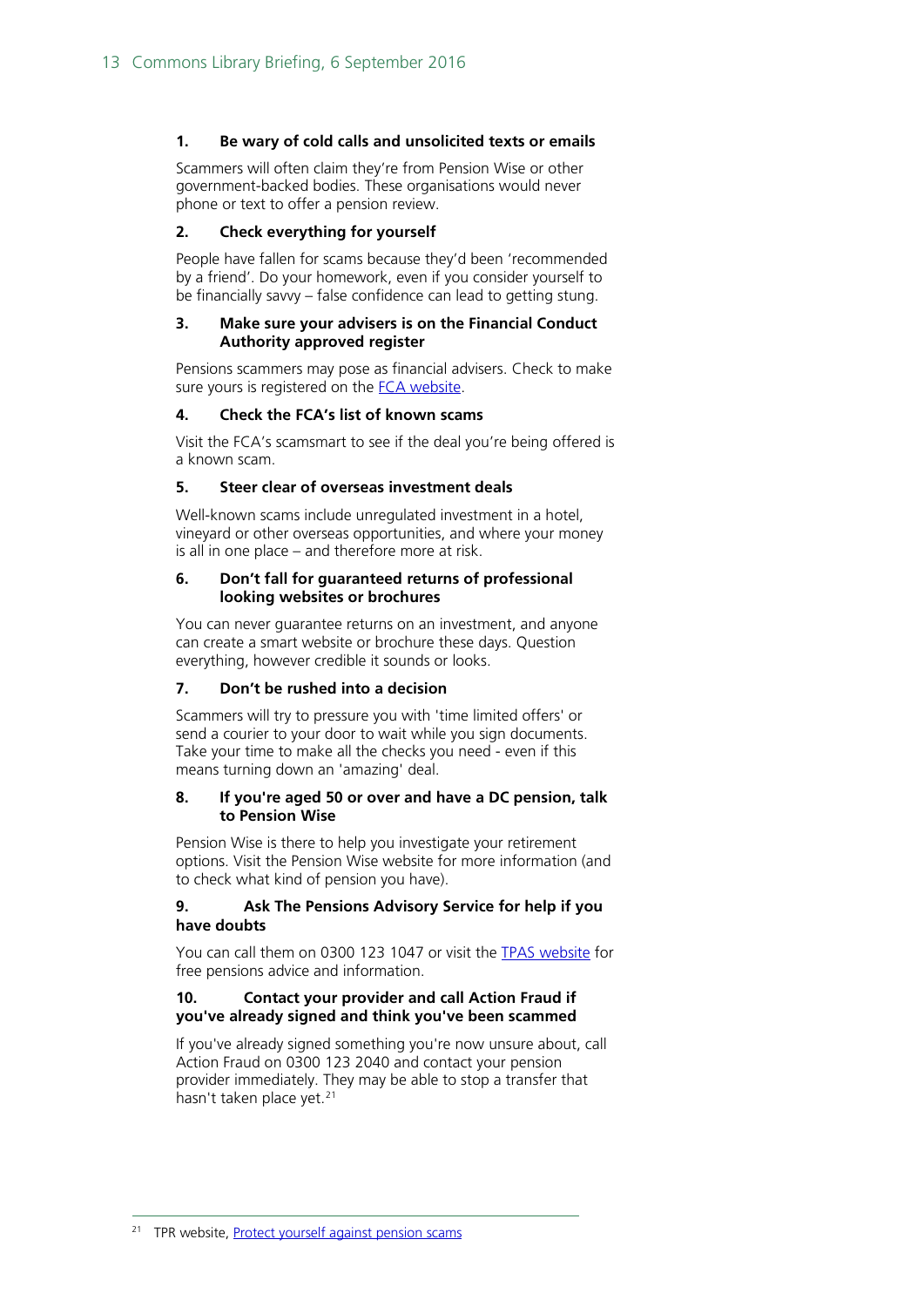# <span id="page-13-0"></span>4. Consumer scams

## <span id="page-13-1"></span>4.1 Why people can be vulnerable to consumer scams

Consumer scams are schemes designed to 'con' people out of their money. According to the consumer body [Which?,](http://www.which.co.uk/consumer-rights/scams) fraud is now at record levels, with more than 5 million scams costing Britain £9 billion each year.<sup>[22](#page-13-2)</sup>

There are many different types of scams and fraudsters have become increasingly sophisticated in the methods they adopt. Scams can operate by post, phone call, text message or email, or even from an unsolicited visit to the person's home. In terms of spotting consumer scams, [Citizens Advice](https://www.citizensadvice.org.uk/consumer/scams/scams/spotting-and-reporting-scams/how-to-spot-a-scam/) suggest that a scammer may:

- contact a consumer out of the blue
- make promises that sound too good to be true
- ask the consumer to pay for something up-front (for example, they'll ask him/her to pay a fee before a prize can be claimed)
- ask the consumer to make a quick decision by saying things like 'if you don't act now you'll miss out'; this puts the consumer under pressure and doesn't give them time to think
- be over-familiar and over-friendly with the consumer
- tell the consumer that an offer has to be kept secret
- ask the consumer for their bank account details
- give a mobile number or PO Box number as the contact for their company (these are difficult to trace and may be a sign that the company doesn't exist or isn't legitimate)

Consumers of all ages can be the victim of a scam. As [Citizens Advice](https://www.citizensadvice.org.uk/consumer/scams/scams/spotting-and-reporting-scams/how-to-spot-a-scam/) points out, it is often thought that older people are the most likely to fall for scams, but while this does happen, other age groups can be just as likely to be taken in:

If you're aged between 35 and 45, you can be caught out by toogood-to-be-true offers and get-rich-quick schemes, especially if you've suffered a difficult situation such as a job loss. For example, there are training scams which affect people who are hoping to improve their employment chances but which will defraud you of all your money instead.

[...] People are often embarrassed to admit they have fallen for a scam or simply refuse to believe they have been conned.<sup>[23](#page-13-3)</sup>

Although anyone can fall for a scam, vulnerable people are more likely to be targeted. Older people and people with mental health problems, learning difficulties or dementia are especially vulnerable to scams.

<span id="page-13-2"></span> $22$  ["Join our campaign and help us reach 150,000 signatures,](http://www.which.co.uk/consumer-rights/scams)" Which?, [online] (accessed 6 September 2016

<span id="page-13-3"></span><sup>&</sup>lt;sup>23</sup> ["How to spot a scam"](https://www.citizensadvice.org.uk/consumer/scams/scams/spotting-and-reporting-scams/how-to-spot-a-scam/), Citizens Advice website, [online] (accessed 6 September 2016)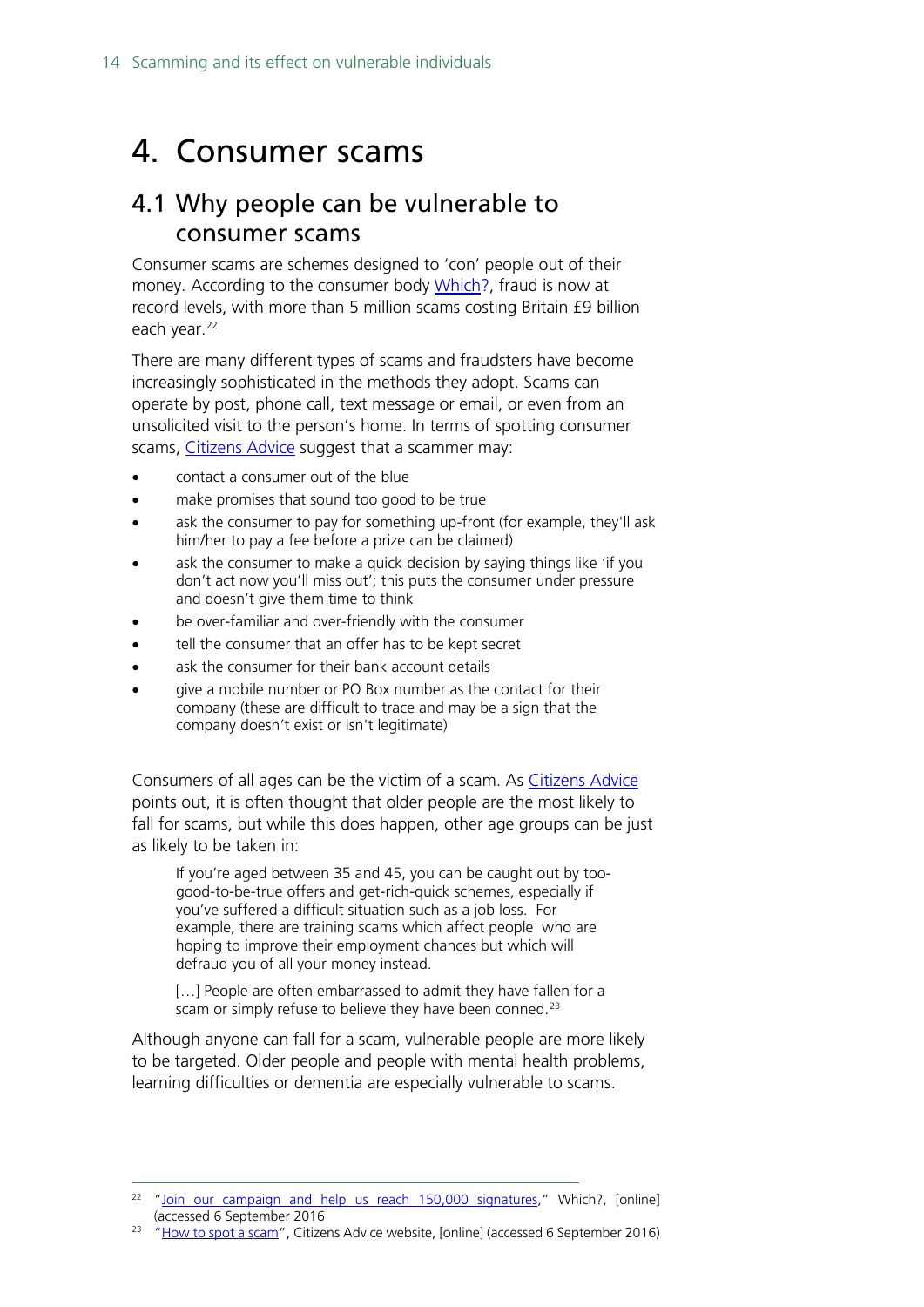## <span id="page-14-0"></span>4.2 Types of consumer scams

Often, it is not easy to identify a scam, particularly if 'phishing emails' are used. Phishing emails try to trick the consumer into giving out personal information (such as bank details). Examples of 'phishing emails' identified by ['Which?'](http://www.which.co.uk/consumer-rights/advice/how-do-i-know-if-an-email-ive-received-is-a-phishing-email) include:

- Lottery scams, which claim that the consumer has won a fantastic prize, usually money, in a public ballot. To claim the prize, the consumer must first pay some kind of fee or provide their bank details. Of course, there is no prize.
- Government scams, whereby fraudsters send convincing emails that pretend to be from a trusted agency. It is not unusual for phishing emails to cite government organisations, such as the Financial Conduct Authority or HM Revenue and Customs, in order to make the email appear more convincing. The emails ask the consumer to provide their bank details (either by email or by clicking on a link).
- Security scams, which usually involves an unsolicited phone call supposedly from a 'security expert' offering to fix a person's PC or people are deceived into believing they are speaking to their bank.

# <span id="page-14-1"></span>4.3 Three case studies

### <span id="page-14-2"></span>Fake lotteries

The vulnerable are particularly susceptible to lottery or sweepstake scams, often originating from abroad (Spanish, Canadian and Australian lottery scams are among the most common). With such scams fraudsters usually notify the recipient by letter that they have won a large sum of money in an international prize draw. So that the payment can be processed, the recipient is advised to pay an 'administration fee' and/or supply personal information (such as bank details) and copies of official documents (such as their passport) as proof of identity. Of course, there is no prize and the fraudsters are able to use this information not only to steal the victim's money but also their identity.

In respect of unsolicited mail originating from within the UK, the Government has already taken steps to make sure there are preference services in place for those customers who do not want to receive it. The [Direct Marketing Association](http://dma.org.uk/) currently run two separate 'opt out' services: the [Mailing Preference Service](http://www.mpsonline.org.uk/mpsr/what/) (MPS) will stop addressed mail and the ['Your Choice' preference service](http://www.mpsonline.org.uk/mpsr/yourchoice/) should stop unaddressed mail. Royal Mail also runs its own door-to-door ['opt-out' scheme](https://personal.help.royalmail.com/app/answers/detail/a_id/293/%7E/how-do-i-opt-out-of-receiving-any-leaflets-or-unaddressed-promotional-material%3F) to stop unaddressed mailings delivered by Royal Mail.

In respect of unsolicited mail originating from outside the UK, Action Fraud provides consumers with the following advice:

- Protect yourself against lottery fraud
- Never respond to any such communication. If you haven't entered a lottery then you can't have won it.
- Official lotteries in other countries operate in much the same way as the UK's National Lotto. No official lotteries that we know of contact people to tell them of their win.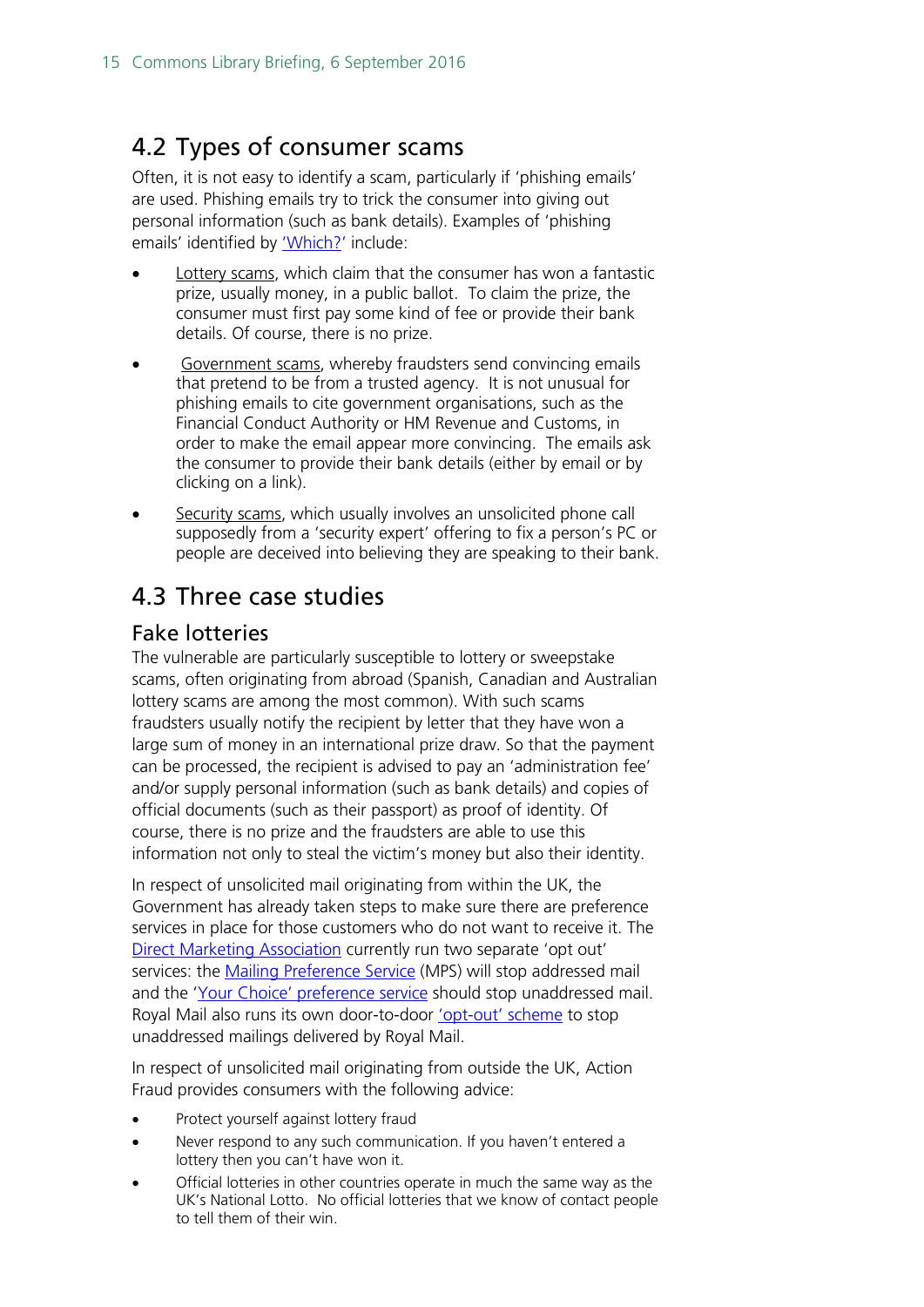- We don't know of any official lottery operators who ask for fees to collect winnings. Any request for a fee payment is a good indication that someone is trying to defraud you.
- Never, ever disclose your bank details or pay fees in advance.
- If they've provided an email address to respond to, be very suspicious of addresses such as @hotmail.com or @yahoo.com or numbers beginning with 07 because these are free to get hold of.
- Genuine lotteries thrive on publicity. If they ask you to keep your win a secret it's likely to be a fraud.
- Many fraudulent lotteries have bad spelling and grammar see this as a warning that fraudsters are at work.

If a person (or vulnerable relative or friend) has been the victim of a lottery scam, the matter should be reported immediately to the police via the [Action Fraud website.](https://reportlite.actionfraud.police.uk/) In addition, Action Fraud provides the following advice:

- If you have responded to the email/letter, break off all contact with the fraudsters at once.
- If you have given the fraudsters your bank account details, alert your bank immediately.
- Be aware that you're now likely to be a target for other frauds. Fraudsters often share details about people they have successfully targeted or approached, using different identities to commit further frauds.
- People who have already fallen victim to fraudsters are particularly vulnerable to 'recovery fraud'. This is when fraudsters contact people who have already lost money through fraud and claim to be law enforcement officers or lawyers. They advise the victim that they can help them recover their lost money – but request a fee.

### <span id="page-15-0"></span>Copycat websites

Searching on the internet in order to apply for a European Health Card (EHIC), book a driving theory test or renew a passport, brings up websites for businesses which offer to check, review and forward applications for a fee. Advertisements for these businesses may feature prominently in search results.

In recent years, consumers have complained about private companies that set up websites deliberately designed to look like official Government sites and then charge people for services that are available directly from the Government either at no cost or for a much lower fee. It is not unlawful to provide reviewing and forwarding services, but businesses should make it clear on their websites that they are not affiliated to the Government and that consumers will be paying for a service which they could obtain from Government for free or at a lower cost. Unfair and misleading practices are prohibited by the *Consumer* [Protection from Unfair Trading Regulations 2008](http://www.legislation.gov.uk/uksi/2008/1277/contents/made) (CPRs). The Regulations are enforceable by Trading Standards through the civil and criminal court. The Chartered Trading Standards Institute (CTSI) has published guidance notes for members of the public called "Wise up to the web - [avoid being conned by deceptive websites".](http://www.tradingstandards.uk/extra/news-item.cfm/newsid/1566)

In March 2014, the [National Trading Standard Board](http://www.nationaltradingstandards.uk/what-we-do/national-trading-standards-board/) (NTSB) welcomed additional funding of £120,000 (for this financial year) to investigate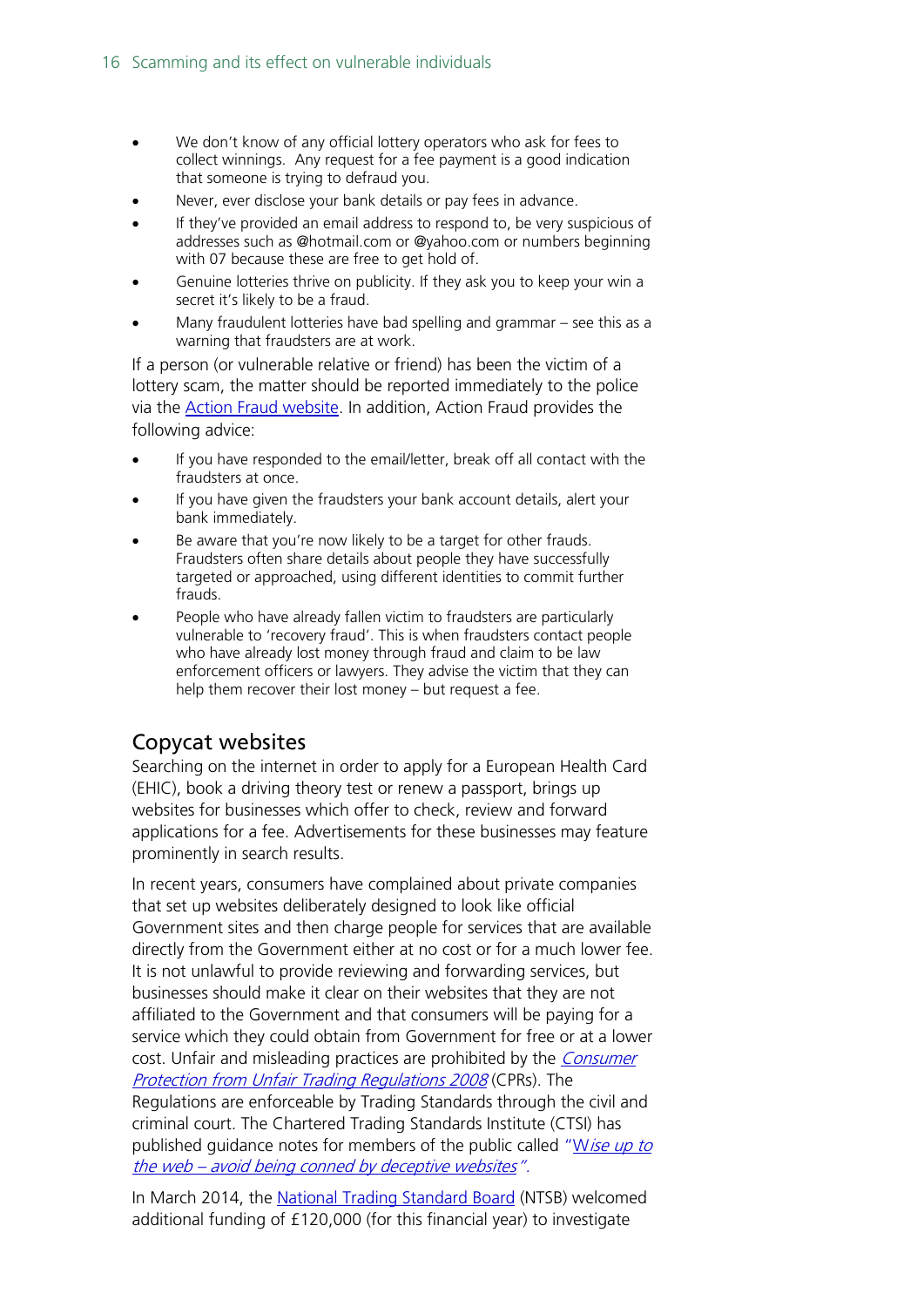copycat websites. In the March 2015 Budget, George Osborne, then Chancellor of the Exchequer, said the government would give the National Trading Standards Board an extra £250,000 to help it crack down on copycat websites masquerading as legitimate government services.

In certain circumstances, the **Advertising Standards Authority** (ASA) will investigate misleading websites that have been brought to its attention by members of the public. In brief, the content of advertising, sales promotions and direct marketing across all media in the UK is selfregulated by the ASA. It does this by enforcing the Advertising Codes. The overarching principle is that advertisements are expected to be legal, decent, honest and truthful.

The ASA has received a number of complaints about firms that pose as official websites. Typical concerns are:

- It's unclear from the website whether they're an official service
- The company has appeared above the official body on Google search results
- Copycat sites charge fees for services that could have otherwise been free or cheaper
- The consumer did not realise until after the transaction that they would have to pay a handling fee in addition to paying for the service.

The ASA can take action against misleading advertisements and has various sanctions at its disposal, including:

- a name and shame section on its website,
- 'ad alerts' advising CAP members to withhold advertising space, and
- methods for seeking the removal of a companies' paid for search advertisements

In respect of wider trading practices, for example, where a company is charging consumers extortionate prices for false services, complaints should be made to local authority Trading Standards.

### <span id="page-16-0"></span>Cold calling scams

Cold calling generally involves a high pressure salesman or other representative making an unsolicited visit to a consumer's home in an attempt to sell goods or services. Alternatively, bogus callers may pretend to be officials (such as HMRC officials) in order to encourage a person to provide bank account details or other valuable personal information.

For all doorstep sales made on, or after, 13 June 2014, the new [Consumer Contracts \(Information, Cancellation and Additional Charges\)](http://www.legislation.gov.uk/uksi/2013/3134/pdfs/uksi_20133134_en.pdf)  [Regulations 2013](http://www.legislation.gov.uk/uksi/2013/3134/pdfs/uksi_20133134_en.pdf) apply, replacing the Doorstep Selling Regulations. Under the new Regulations, the cancellation period for doorstep sales has been extended to 14 calendar days after delivery of the goods. For service contracts the cancellation period is 14 calendar days after the contract has been entered into. However, there are exceptions,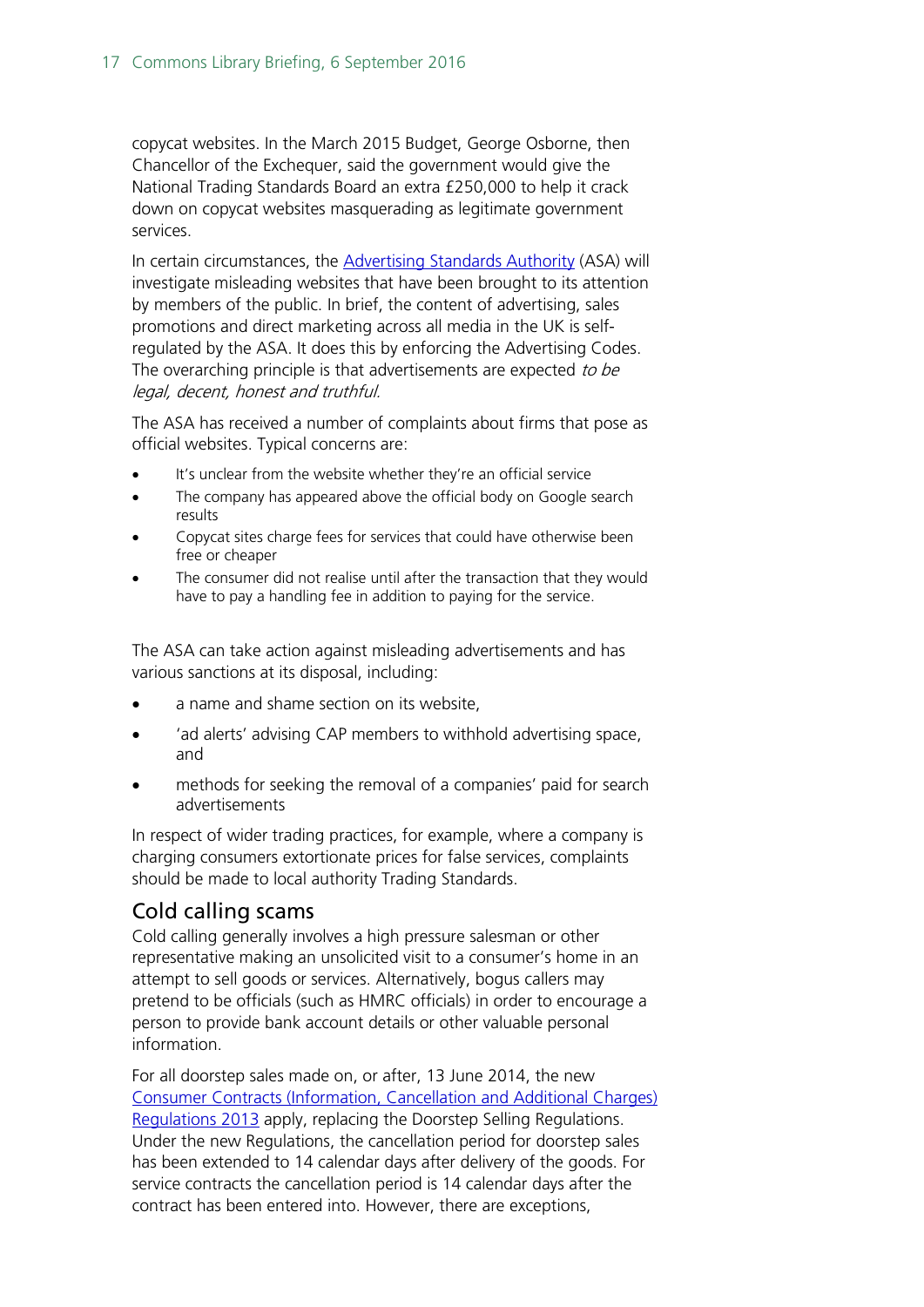including perishable items such as food and drink, and personalised items.

A further development has been the introduction of 'No Cold Calling Zones' in various parts of the country. A 'No Cold Calling Zone' is a designated area where the resident community declare they no longer wish to accept traders calling at their homes without an appointment. Such zones are supported actively by Trading Standards.

The first pilot zone was launched in Cranbrook, Tunbridge Wells in 2006 by Tunbridge Wells Community Safety Partnership. There are now many hundreds of No Cold Calling Zones nationally and more planned. For example, there are zones operating in Luton, Lincoln, Hampshire, Kent, Nottingham, Enfield and Norfolk. No Cold Calling Zones are viewed as a community safety initiative which aims to reduce the likelihood of residents, particularly old and vulnerable people, becoming victims of rogue traders and distraction burglaries.

A zone is designated via the installation of signs at the entrance and exit to the zone and residents are supplied with educational and advice information and door stickers. Residents are also given telephone numbers to ring if they are concerned about anyone knocking on doors in the neighbourhood. Trading Standards Officers and/or the police will usually respond to the call and, where appropriate, can demand to see identification. In order to inform legitimate callers, letters are usually sent to interested parties such as utility companies explaining the scheme. For legitimate callers, the scheme simply reinforces good practice and they will not be prevented from doing their work.

Guidelines on [setting up a No Cold Calling Zone](http://www.tradingstandards.uk/policy/doorstopperswelcome.cfm) have been published by the Chartered Trading Standards Institute (CTSI). Various local authorities also provide information on setting up zones on their websites.

Although not scams, nuisance phone calls (i.e. unsolicited and unwanted marketing messages, silent or abandoned calls) and spam texts cause widespread harm and inconvenience especially to the vulnerable, as acknowledged by previous and current Governments and the relevant regulators – Ofcom (the communications regulator) and the Information Commissioner's Office (ICO).

[Ofcom](http://www.ofcom.org.uk/) deals with silent calls while the ICO deals with marketing calls. As well as Ofcom and the ICO, the [Telephone Preference Service](http://www.tpsonline.org.uk/tps/index.html) (TPS) and [Silent CallGuard](http://www.silentgard.com/index2.html) offer advice and assistance. If a person is concerned about unwanted marketing calls, he/she can register their phone number with the TPS. There are also other options, including callblocking technology, available.

Detailed information on recent government action and regulators' enforcement action is available in a separate Commons briefing paper ["Nuisance calls: unsolicited sales and marketing, and silent calls"](http://researchbriefings.parliament.uk/ResearchBriefing/Summary/SN06033), (SN06033) dated 24 June 2016.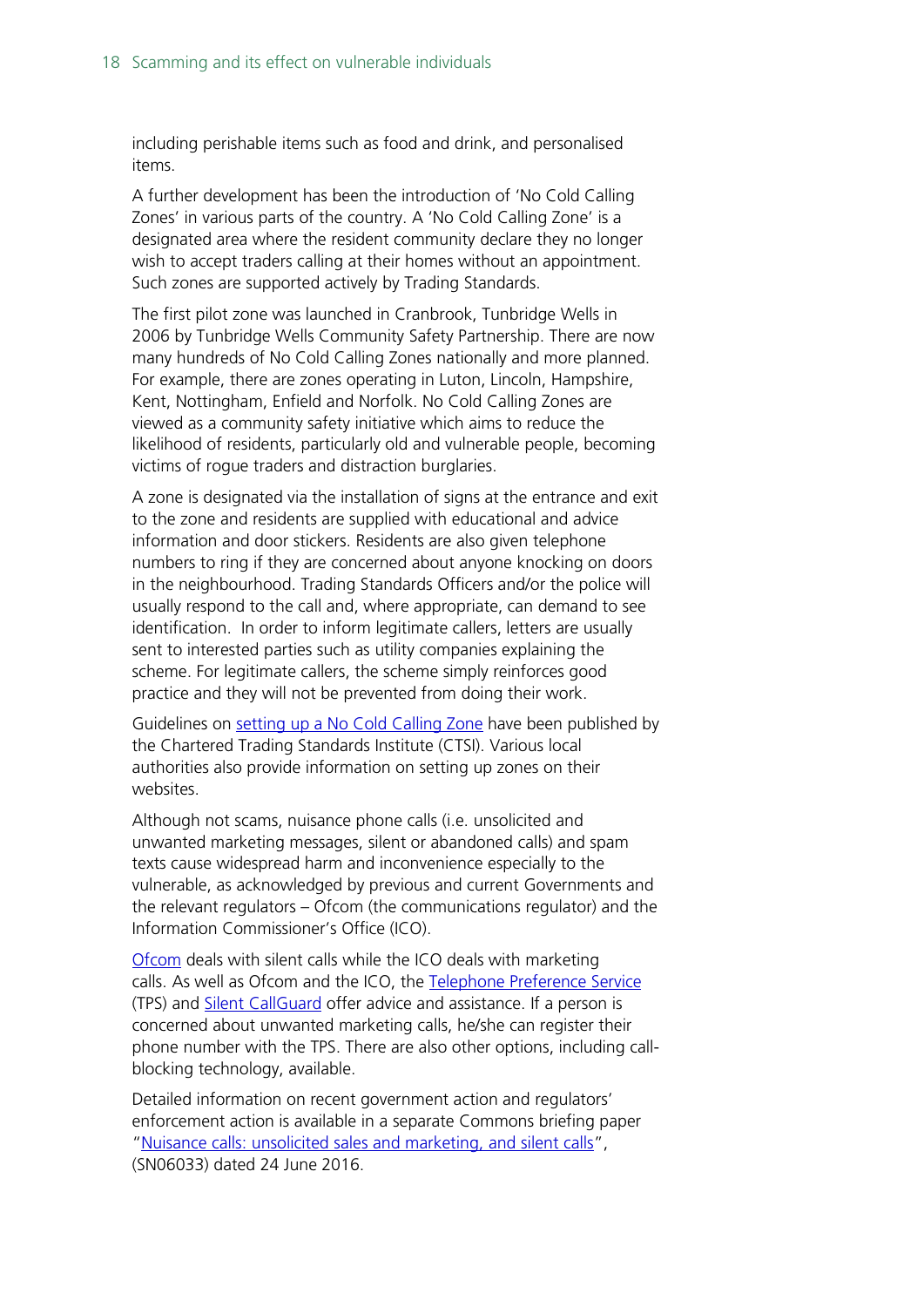# <span id="page-18-0"></span>4.4 What people can do to protect themselves?

### <span id="page-18-1"></span>Reporting a scam

To report a scam, a consumer should call the Citizens Advice Consumer [Helpline](https://www.citizensadvice.org.uk/consumer/get-more-help/if-you-need-more-help-about-a-consumer-issue/) on 08454 040506 or they can use the [online enquiry form.](https://ssl.datamotion.com/form.aspx?co=3438&frm=citacomplainform&to=flare.fromforms) If appropriate, Citizens Advice may refer the case on to Trading Standards and action may be taken against a rogue trader.

If a consumer suspects that a fraud has been committed, a consumer can report the matter to Action Fraud via their [online reporting tool.](http://www.actionfraud.police.uk/)

If a consumer suspects that a website may be selling counterfeit goods, they can report the matter to [Brand-i.](https://www.brand-i.org/) This alert will be forwarded on to the brand-holder's protection department. Brand-i is a directory website in partnership with the Trading Standards Institute, which provides a list of all the online shops selling genuine branded products.

The consumer body Which? has started an [online petition](http://www.which.co.uk/consumer-rights/scams) urging the government to take further action to ensure companies safeguard all consumers from scams.

### <span id="page-18-2"></span>Getting their money back?

Consumers who have been scammed do not always get their money back, especially if they have parted with cash or made a bank transfer or if the company is based abroad. If a consumer has responded to an email from a fraudster and sent money, there is no automatic mechanism to get their money back if it's a transaction they have authorised. Proper legal advice should be sought from Citizens Advice or Trading Standards.

If the consumer has bought goods or services using a credit or debit card they may be able to pursue the following options:

- Under section 75 of the [Consumer Credit Act 1974](http://www.legislation.gov.uk/ukpga/1974/39/contents) (as amended), a credit card company is jointly and severally liable for any breach of contract or misrepresentation by the trader. However, for section 75 to apply the good or service bought by the consumer must have cost over £100 and not more than £30,000. By way of example, section 75 might be useful where goods or services never materialise and the trader has disappeared.
- [Chargeback](http://www.which.co.uk/consumer-rights/advice/how-do-i-use-chargeback) if a consumer has bought a good or service with a debit card, they may be able to ask their card provider to reverse the transaction using chargeback. The chargeback scheme applies to all debit card transactions including goods costing less than £100, although exact rules may vary between the various networks. It is important to note that chargeback is not enshrined in law but is part of Scheme Rules, which participating banks subscribe to.
- Unauthorised transactions if an unauthorised transaction has been made on a consumer's card then they may be able to recover the money from their bank. The **Payment Services** [Regulations 2009](http://www.legislation.gov.uk/uksi/2009/209/pdfs/uksi_20090209_en.pdf) and the [Banking Conduct of Business rules](https://www.handbook.fca.org.uk/handbook/BCOBS.pdf)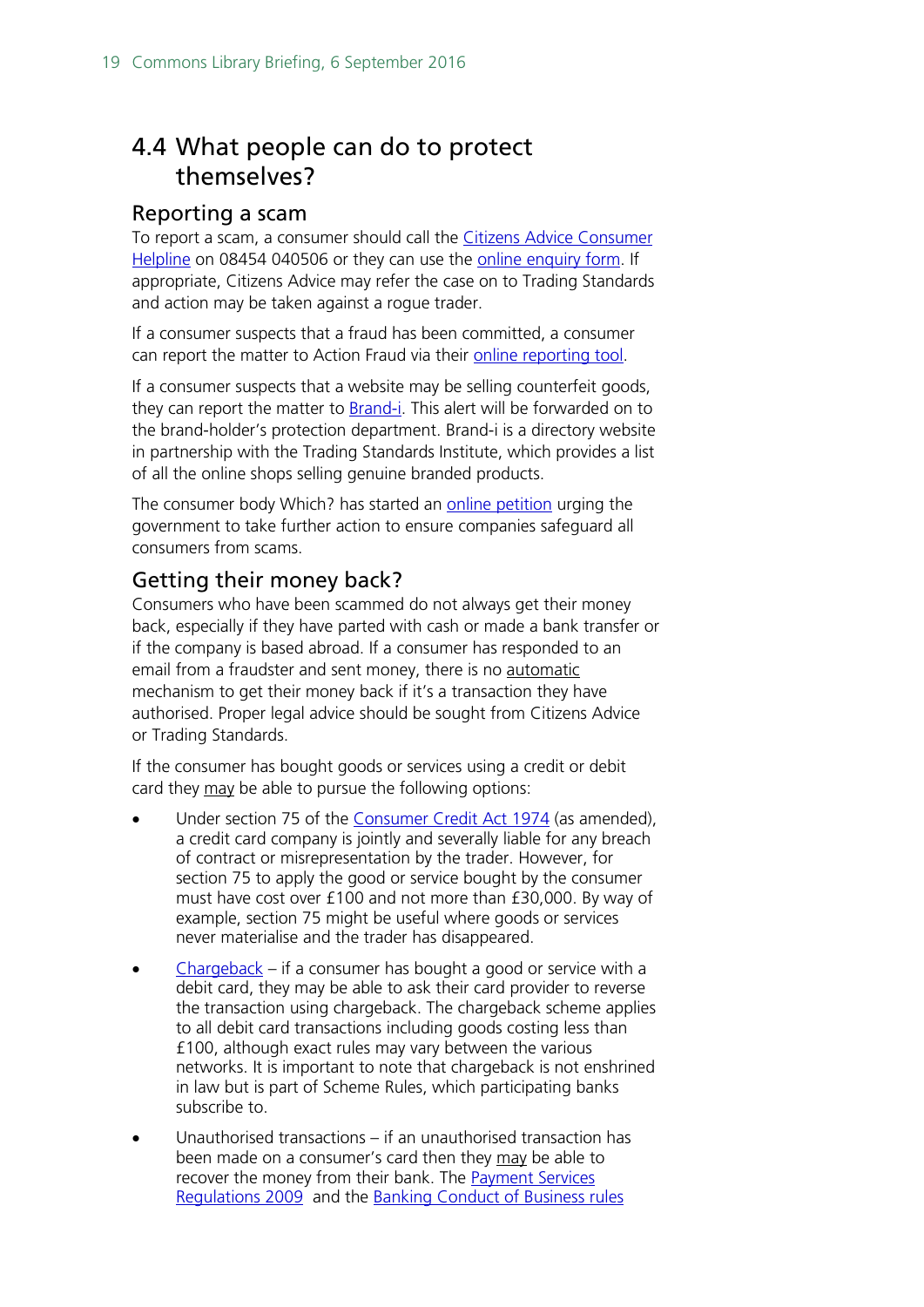place obligations on banks and building societies to provide a refund in certain circumstances.

## <span id="page-19-0"></span>4.5 What action is being taken by the regulators to raise awareness

From time-to-time, Trading Standards teams have joined with Citizens Advice Bureaus to operate ['Scam awareness' campaigns.](http://www.tradingstandards.uk/events/ScamsAwarenessMonth2015.cfm) The aim being to increase awareness of scams and to provide consumers with practical advice on how to avoid being scammed. For instance, to combat scams, Trading Standards promote the following tips:

- Stop, think and be sceptical. If something sounds too good to be true it probably is.
- Do not be rushed into sending off money to someone you do not know, however plausible they might sound and even where an approach is personalised.
- Ask yourself how likely it is that you have been especially chosen for this offer – thousands of other people will probably have received the same offer.
- Think about how much money you could lose from relying to a potential scam – it's not a gamble worth taking.
- If you are unsure of an offer, speak to family or friends and seek advice from Citizens Advice before sending any money or giving out any banking or credit card details.

In addition, the **Action Fraud website** highlights the latest scams based on reports from the public.